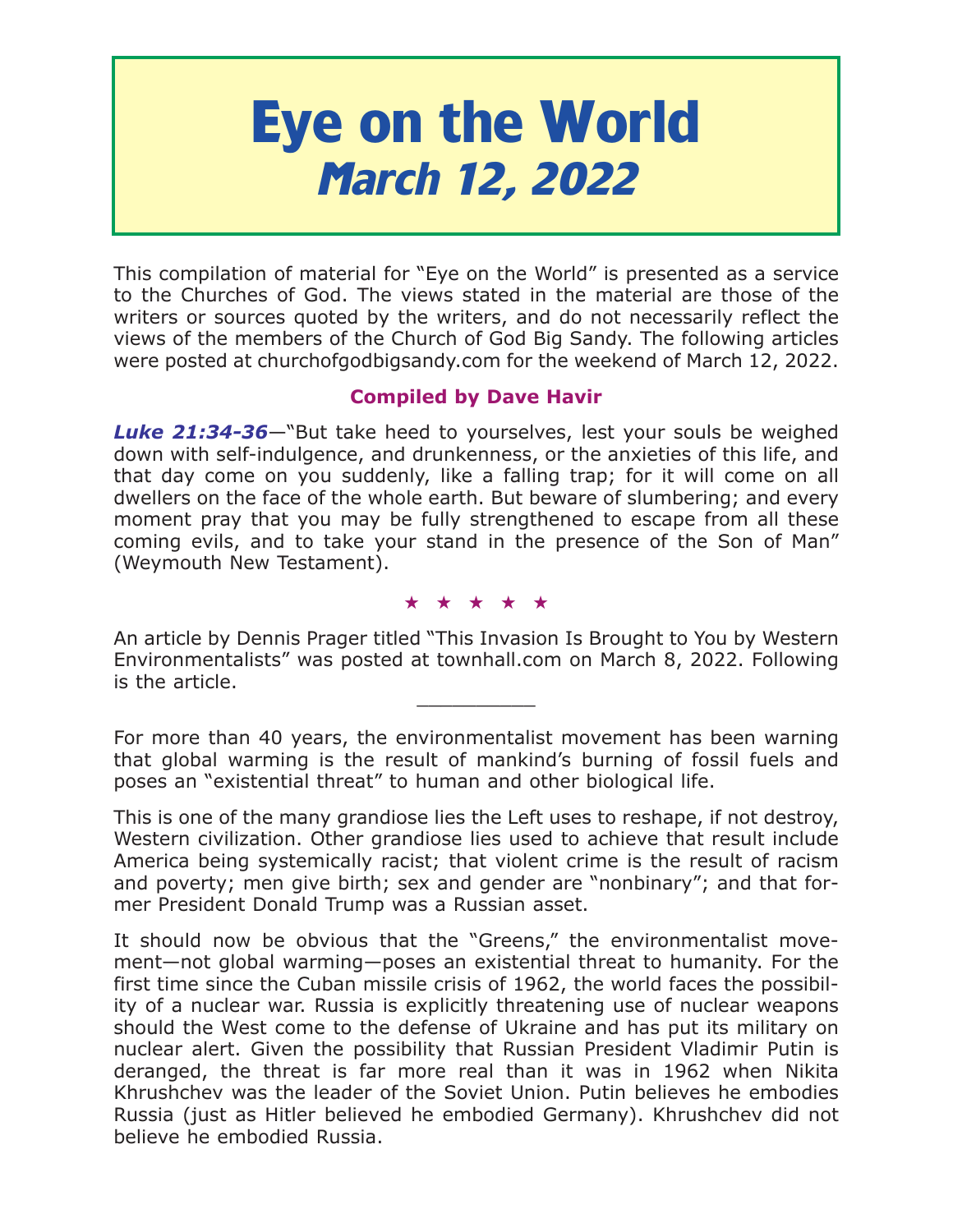Were it not for the green movement, Putin would not have been confident that he could get away with invading Ukraine. During Trump's presidency, and due to his policies, the United States became independent of foreign oil for the first time. Within months of assuming power, the Democratic Party, an extension of the environmentalist movement, forced America to revert to dependence on foreign oil, including Russian oil. Beholden to the environmentalists, candidate Joe Biden made promise after promise to curtail oil and gas production: no new fracking on government land, no drilling in the Alaskan Arctic, and shutting down the Keystone pipeline.

Putin got the message.

So, thanks to environmentalists, not only is America once again dependent on foreign oil, Germany is dependent on Russian oil. Angela Merkel, another in a long line of foolish Germans, even shut down Germany's nuclear reactors—which the greens in Germany applauded. They applauded it—despite the fact that nuclear energy is the only viable non-carbon energy that can sustain a country—because the environmentalist movement is not nearly as interested in the environment as it is in restructuring society. The environmentalist movement is as interested in protecting the environment as the communist movement was in protecting workers or the defund-the-police movement is in protecting blacks.

The Democrats came into power in 2021. The average closing price of oil in 2020 was \$39.68 a barrel; the closing price of oil in 2019 was \$56.99 a barrel. As of this writing it is \$138.00 a barrel. The extremely high price of energy—a direct result of the environmentalist policies of the Democratic Party and the liberal and Left parties in Europe—is one of the two primary reasons for the ever-increasing rate of inflation. (The other reason is the result of another Democrat policy: the printing of trillions of dollars.)

Serious inflation leads to very bad things. The Nazis did not come to power because of their antisemitism or even because of the Versailles Treaty as much as they did because of the terrible inflation under the Weimar Republic.

And any day now, the Biden administration will announce an agreement with Iran that will enable Iran to take in billions of dollars for its oil. Yet another victory for Biden, the Democrats and the environmentalists. This agreement, brokered—incredibly—by Russian diplomats, will enable Iran to sponsor worldwide terror, resuscitate Iran's economy and continue its quest for nuclear bombs.

But none of this matters to Biden, the Democratic Party, The New York Times or any other left-wing institution—so strong is the grip of the environmentalist cult and so influential are the uber-wealthy environmentalists who support the Left. They would rather see Ukraine destroyed, the potential for a nuclear war and the decimation of the world economy than allow fracking, drilling or even an oil pipeline between Canada and the United States.

Concern for the environment is a good thing, but the environmentalist movement is not.

Environmentalists use the environment to create a social revolution just as communists used workers to create a social revolution.

Its activists are fanatics.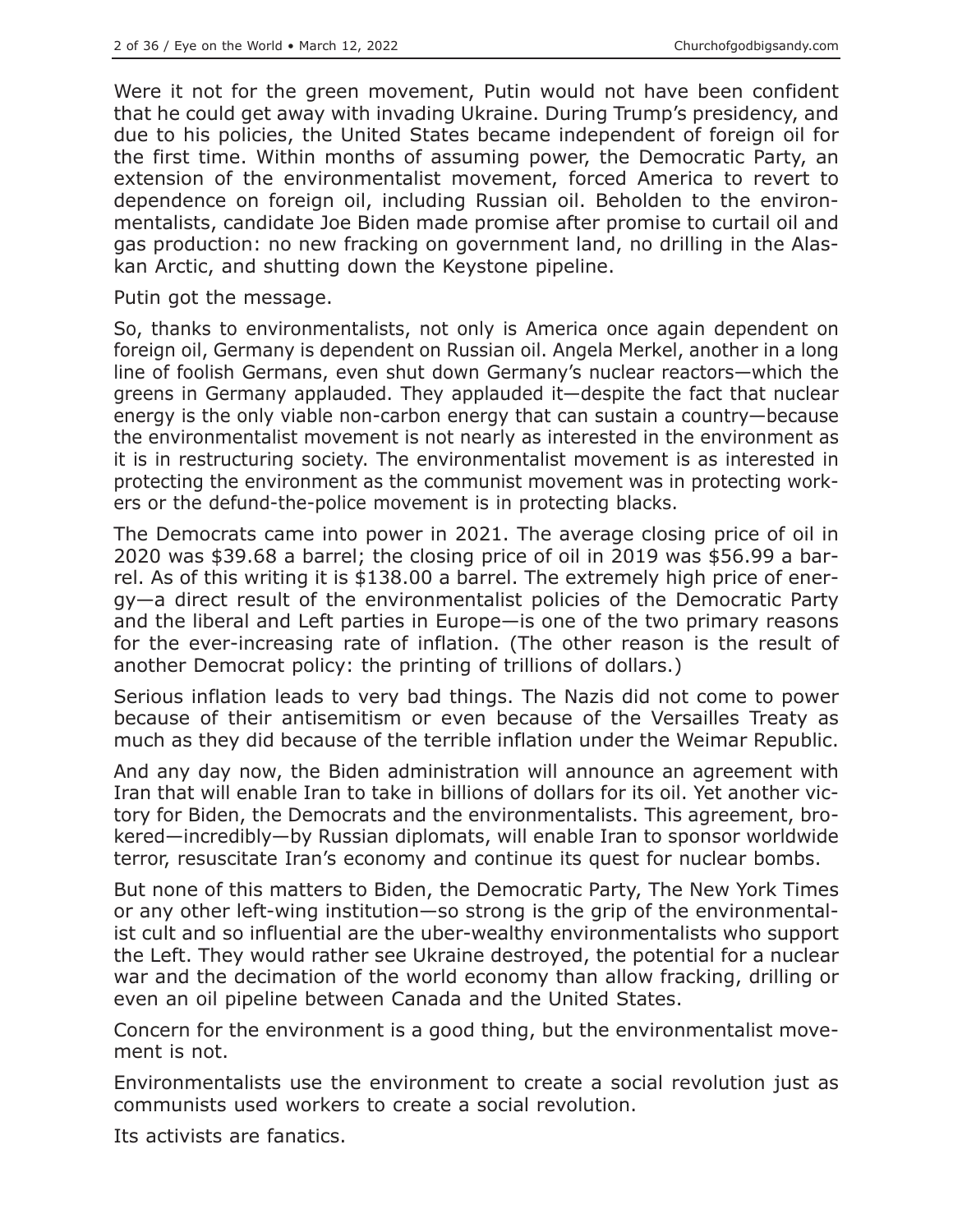Its consequences are nihilism.

Environmentalists are, intentionally or not, in collusion with Putin to undermine America and the West.

★★★★★

"Eye on the World" comment: The following headlines involve articles that are considered international. The articles were not posted, but the headlines give the essence of the story.

#### **While Ukraine burns, Russia sought to manipulate Iran deal**

■ An article by Victoria Coates titled "As Ukraine Burns, Russia Is Manipulating Biden Into Accepting a Weak New Iran Nuclear Deal" was posted at dailymail.co.uk on March 4, 2022.

■ An article by Seth J. Frantzman titled "Iran Played by Russia as Moscow Tries to Take Over Nuclear Deal" was posted at jpost.com on March 10, 2022.

#### **Miscalculations—Ukrainian resolve and Western backlash**

 An article by Paul Best titled "Putin's Miscalculation: Russia Underestimated the Ukrainians' Resolve and Western Backlash, Experts Say" was posted at foxnews.com on March 9, 2022.

■ Looking back to February 2022, an article by Stephen Gutowski titled "Ukraine Expands Civilian Gun Rights, Combat Training as Russia Invades" was posted at thereload.com on Feb. 23, 2022.

■ An article by Elmira Tantarova titled "Nearly 20,000 People Have Joined Ukraine's 'Foreign Legion' of Volunteers Who Have Traveled to the Country to Fight Russia" was posted at dailymail.co.uk on March 7, 2022.

 An article by Peter Weber titled "More Russian Troops Were Killed in Ukraine in Two Weeks Than U.S. Troops in Entire Iraq War, U.S. Estimates" was posted at theweek.com on March 10, 2022.

#### **State TV defies Putin**

 An article by Jack Wright and Chris Pleasance titled "Russia Learns the Truth: State TV Defies President Putin's Propaganda Edict and Broadcasts Criticism of the War in Ukraine—With Guests Describing the Shambolic Invasion as 'Like Afghanistan, but Even Worse' " was posted at dailymail. co.uk on March 11, 2022.

#### **Demonstrations in Russia**

■ An article by Olafimihan Oshin titled "More Than 4,300 Detained in Russia During Anti-War Demonstrations" was posted at thehill.com on March 6, 2022.

■ An article by Waiyee Yip titled "The Children of Some of Russia's Wealthiest Oligarchs Are Rebelling Against Putin on Instagram and Calling for Peace" was posted at businessinsider.com on March 7, 2022.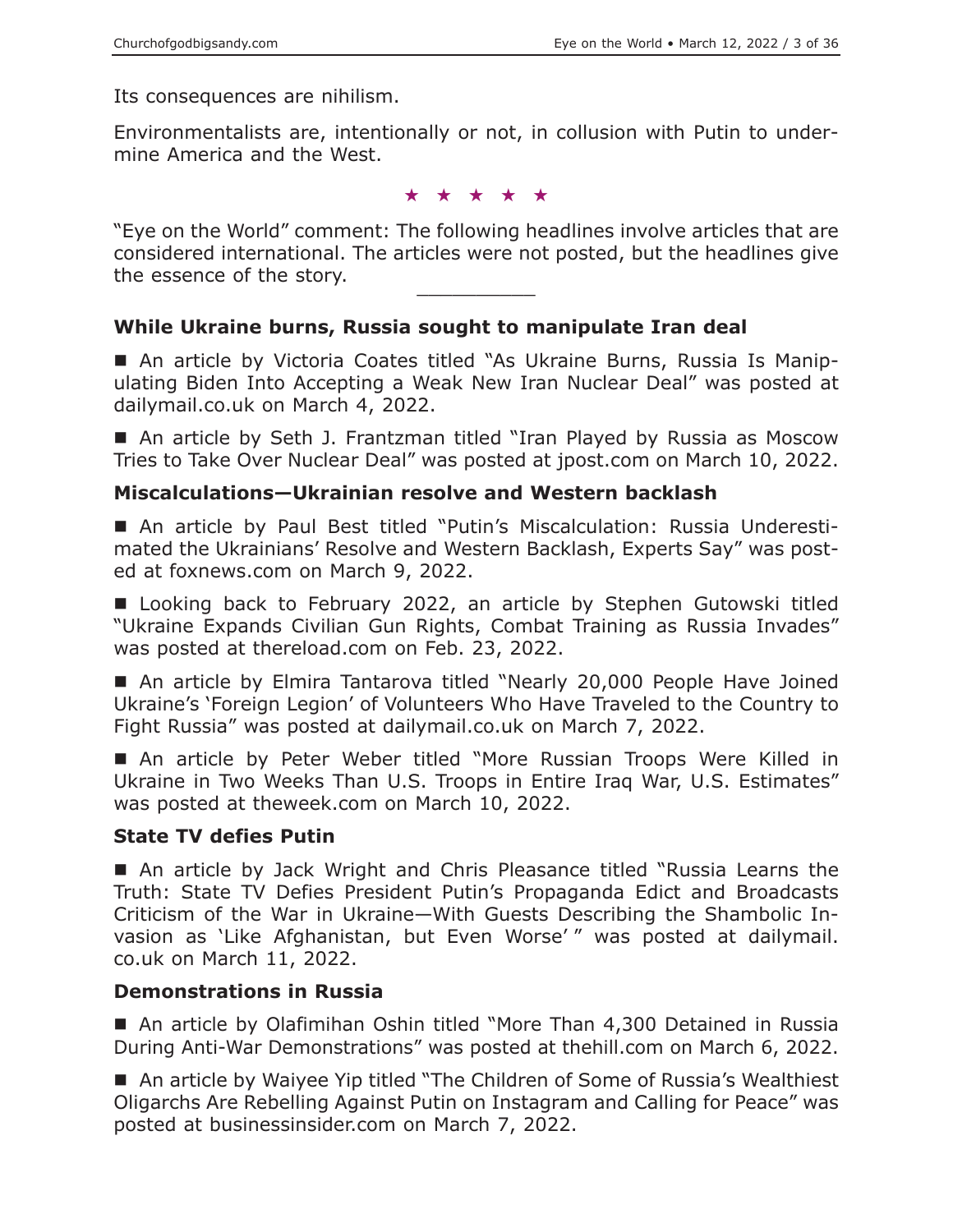■ An article by Jack Newman and Will Stewart titled "5,000 Anti-War Demonstrators Are Arrested in Russia's Biggest Day of Protest Against Putin's Ukraine Invasion—As Videos Show Police Beating and Dragging Women Off the Streets" was posted at dailymail.co.uk on March 7, 2022.

#### **Business reactions against Russia**

■ A Reuters article by Franes Kerry titled "Putin Says Western Sanctions Are Akin to Declaration of War" was posted at reuters.com on March 5, 2022.

■ An article by Tom Maloney, Devon Pendleton and Danile Lepido titled "Cops Are Blocking Superyachts of Sanctioned Russian Billionaires" was posted at bloomberg.com on March 5, 2022.

■ An article by Colleen Barry titled "Italy Seizes \$156 Million in [Russian] Oligarch Wealth [Including Superyachts and Luxury Properties], Pressing Putin" was posted at apnews.com on March 5, 2022.

■ An article by Peter Aitken titled "[Moody's] Credit Agency Cuts Russia's Rating Again, Pushes Country to Brink of Default" was posted at foxbusiness. com on March 6, 2022.

■ An article by Stan Choe titled "Mastercard, Visa Suspend Operations in Russia After Invasion" was posted at apnews.com on March 5, 2022.

■ An article by Brittany Bernstein titled "Russian Banks to Switch to Chinese Card System After Visa, Mastercard Suspend Operations in Russia" was posted at nationalreview.com on March 6, 2022.

 An article by Ryan Heath titled "Davos [Location of the World Economic Forum] Freezes Out Putin and Russian Oligarchs" was posted at politico.com on March 8, 2022.

 An article by James Tapsfield and David Wilcock titled "Chelsea Owner Roman Abramovich, Oleg Deripaska and Five Other Russian Oligarchs Worth Billions Have Had Their Assets Frozen by the UK and Are Banned From Traveling to Britain for Having 'Blood on Their Hands' " was posted atdailymail. co.uk on March 10, 2022.

## **Which is more accurate?—Putin will be removed**

■ An article by Amiah Taylor titled "The Man Who Put a \$1 Million Bounty on Putin [Alex Konanykhim] Believes the Dictator's Inner Circle Will Turn on Him" was posted at fortune.com on March 4, 2022.

■ An article by Hannah Towey titled "An Exiled Oligarch [Mikhail Khodorkovsky] Who Spent Almost a Decade in a Russian Prison Predicts the Ukraine War Will End Putin's Regime" was posted at businessinsider.com on March 7, 2022.

■ An article by Tim Swarens and Austin Bogues titled " 'Putin's Days Are Numbered': Russian Strongman Has Shown He's Not Very Strong" was posted at usatoday.com on March 8, 2022.

## **Which is more accurate—Putin will NOT be removed**

■ An article by Paul Nuki titled "Why Vladimir Putin May Stay in Power Longer Than We Think" was posted at telegraph.co.uk on March 7, 2022.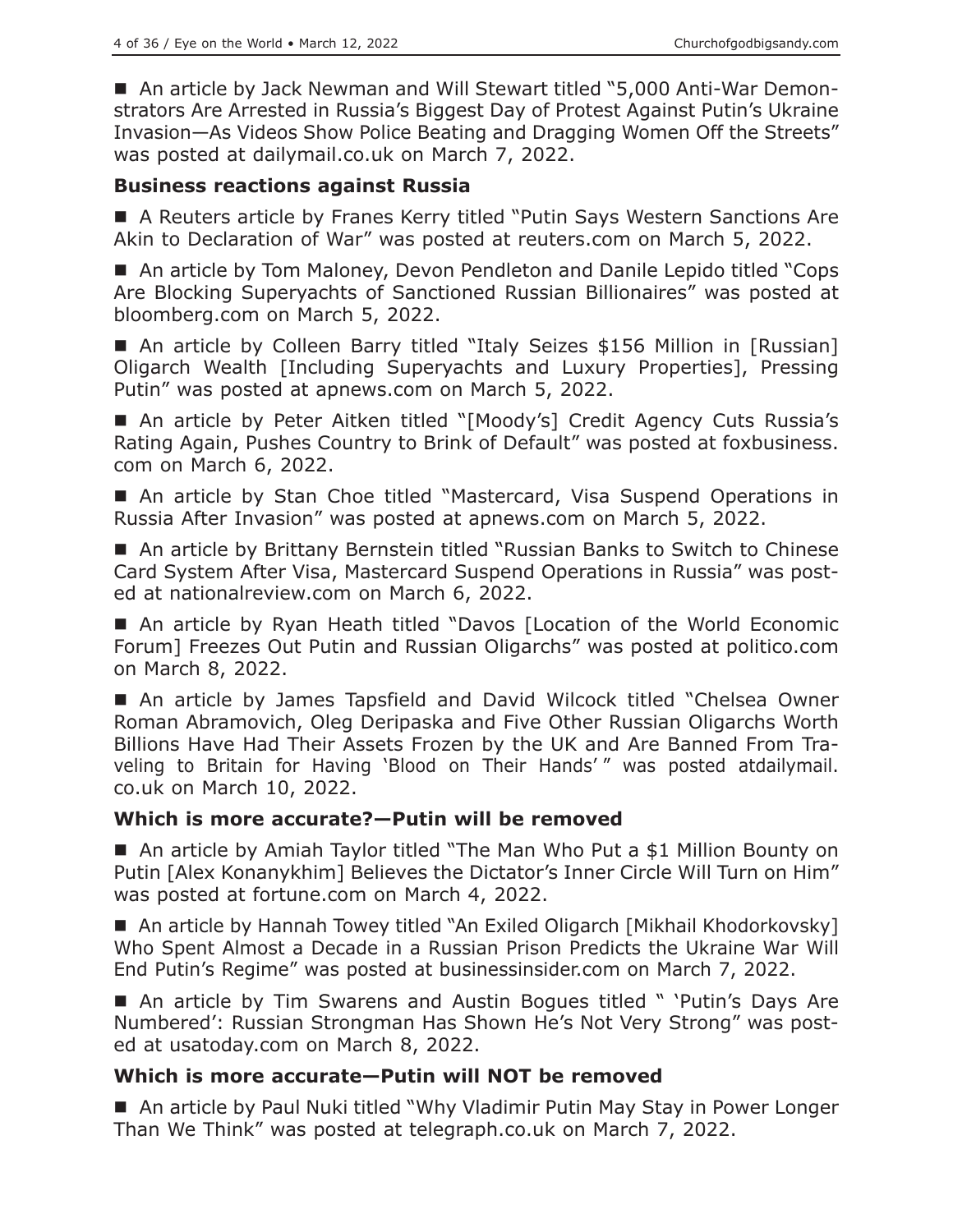An article by Lukas Alpert titled "After Years of Living in Moscow, I Have Bad News: No One Should Expect the Russian People to Suddenly Rise Up Against Putin Now" was posted at marketwatch.com on March 7, 2022.

■ An article by Taz Ali titled "Will Putin Be Removed From Power? Why Russia Is Unlikely to Get Rid of Its President Over the Ukraine Invasion" was posted at inews.co.uk on March 8, 2022.

#### **Great cancellation of Putin**

■ An article by Beth Timmins titled "Apple, Nike and Google Join Brands Limiting Services [to Russia]" was posted at bbc.com on March 1, 2022.

■ An article by Jacob Thorburn titled "PayPal, Zara and Samsung Desert Russia: Business Giants Shut Down Services in the Country as Great Cancellation of Putin Continues" was posted at dailymail.co.uk on March 5, 2022.

 An article by Andrea Cavalier titled "TikTok, American Express and PricewaterhouseCoopers all Suspend Operations in Russia: Social Media Giant Joins Firms Boycotting Russia Over Censorship as Economic Vice Tightens on Moscow" was posted at dailymail.co.uk on March 6, 2022.

■ An article by Andrea Cavalier and Rory Tingle titled "Nissan and Levi Join Great Cancellation of Putin as Visa and Mastercard Pull Out of Russia Along With Netflix and TikTok" was posted at dailymail.co.uk on March 7, 2022.

■ An article by Stephen M. Lepore and Keith Griffith titled "Pressure Mounts on KFC to Shutter Its 1,000 Russian restaurants as McDonald's, Coca-Cola, Starbucks and Pepsi All Halt Business There Indefinitely Over Ukraine Invasion" was posted at dailymail.co.uk on March 8, 2022.

■ An article by Brigid Kennedy titled "Iconic Russian Car Maker [Lada] Reportedly Forced to Halt Production Due to Western Sanctions" was posted at theweek.com on March 9, 2022.

## **Ukraine negotiates about NATO**

■ Looking back to February 2022, an article by Sally Guyoncourt titled "Why Does Russia Not Want Ukraine to Join NATO? Putin's Warning of a Full-Scale War With Europe Explained" was posted at inews.co.uk on Feb. 8, 2022.

 An article by Natalie Musumeci and Abbie Shull titled "Ukraine's Zelensky Says He Has 'Cooled' on Joining NATO and Is Open to Discussions About Control of Russian-Backed Separatist Regions" was posted at businessinsider.com on March 8, 2022.

## **Which is more accurate?—Putin looking for way out**

■ An article by Harriet Alexander titled " 'There Is No Option for a Possible Victory': Letter From 'FSB [Federal Security Service] Whistleblower' Claims That Russia's Invasion of Ukraine Is Going Horribly Wrong as Two High-Ranking Kremlin Generals Are Killed" was posted at dailymail.co.uk on March 8, 2022.

■ An article by Elmira Tanatarova titled "Morale Collapses Among Russia's Troops: Putin's Soldiers Shot Comrades Who Refused to Open Fire on Civilians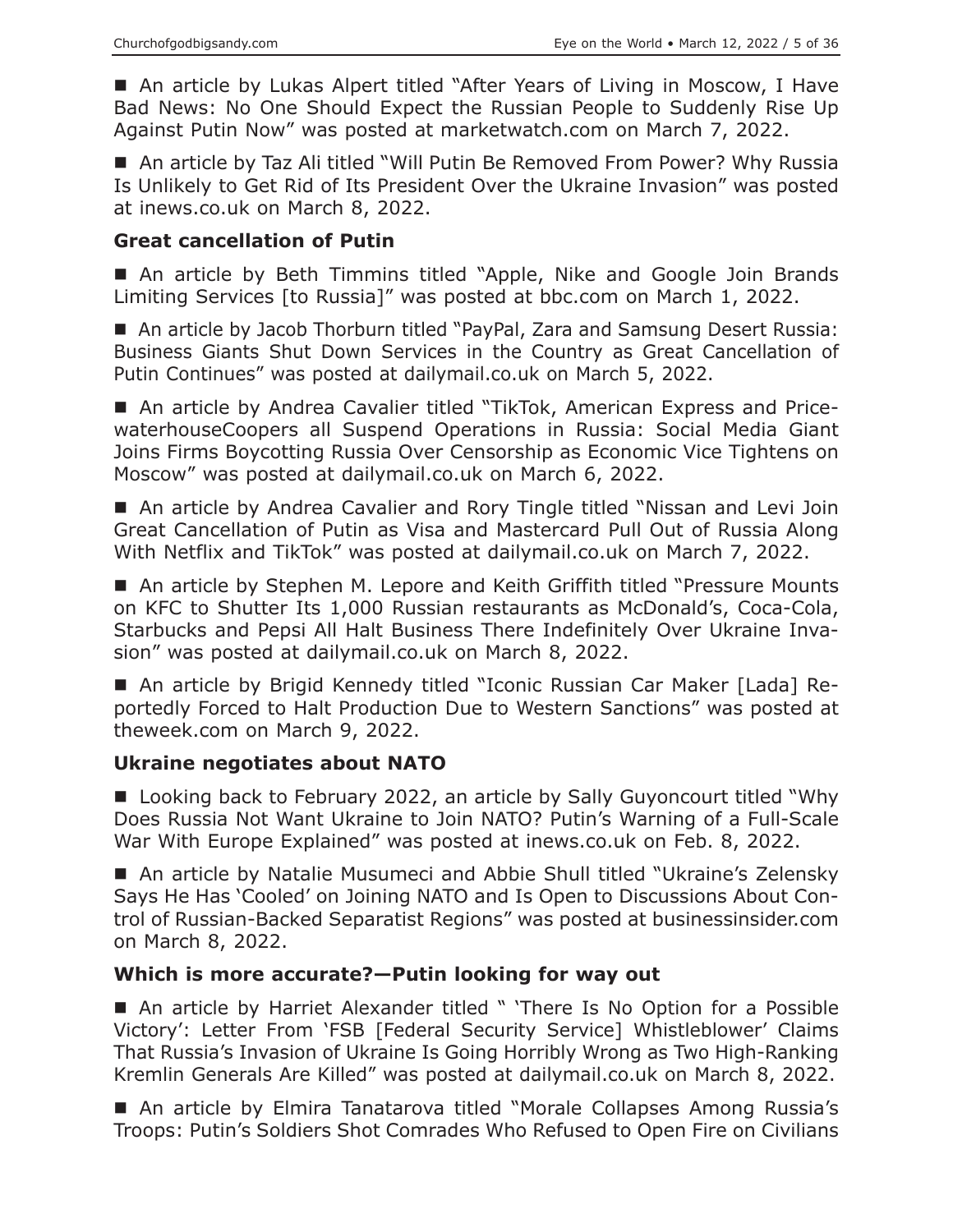and So Many Are Deserting They Have Been Threatened With Seven Years in Jail, POWs Claim" was posted at dailymail.co.uk on March 8, 2022.

 An article by Will Daniel titled "Band of America Says: 'There Is No Clear Off-Ramp" for Russia and 'It's Like Catching a Falling Knife'—Issues Dire Prediction for Global Economy" was posted at fortune.com on March 8, 2022.

#### **Which is more accurate?—Putin will march on**

■ An article by Brooke Singman titled "Zelenskyy 'Fighting a Tyrant Who Is Trying to Glue the Soviet Union Back Together', Reagan Foundation Says" was posted at foxnews.com on March 7, 2022.

 An article by Matthew Loh titled "Former NATO Commander [James Stavridis] Says Putin Has His 'Gun Sights' on More Nations Apart From Ukraine" was posted at businessinsider.com on March 7, 2022.

■ An article by Jake Lahut titled "Some Russian Officials Think Invading Ukraine Was 'a Mistake' and Are 'Discouraged, Frightened' and 'Making Apocalyptic Forecasts' Report Says" was posted at businessinsider.com on March 7, 2022.

■ An article by Tom LoBianco titled " 'Putin Is Angry': U.S. Intel Chiefs Warn That Russia May Escalate Attacks" was posted at yahoo.com on March 8, 2022.

 An article by Rob Crilly titled "CIA Director Bill Burns Says Putin Planned to Take Kyiv in Two Days Before Invasion Stalled and Warns Russian Leader Will Now 'Double Down and Grind Down the Ukrainian Military With No Regard for Civilian Casualties' " was posted at dailymail.co.uk on March 8, 2022.

■ An article by Holly Ellyatt titled "Fears Grow Among Russia's Neighbors That Putin Might Not Stop at Ukraine" was posted at cnbc.com on March 8, 2022.

■ An article by Harriet Alexander titled "Russia's Defense Ministry Admits Using 'Lung-Busting' Thermobaric 'Vacuum Bombs' in Chernihiv as Vladimir Putin Grows Increasingly Frustrated by the Slow Pace of the Invasion and the Fierce Ukrainian Resistance" was posted at dailymail.co.uk on March 9, 2022.

## **Deliberately killing civilians?**

 An article by John Bowden titled "Ukraine: 'Very Credible Reports' Show Russian Attacks on Civilians 'Deliberate', Says Blinken" was posted at independent. co.uk on March 6, 2022.

■ An article by Chris Matthews titled " 'How Many More Children Must Die to Convince Russian Troops to Stop Firing?' President Zelensky's Wife Pleads With Media to 'Tell the Terrible Truth' That Putin's Forces Are Killing Children 'Consciously and Cynically' " was posted at dailymail.co.uk on March 6, 2022.

■ An article by Sophia Ankel titled "Ukraine's President Says There's No Such Thing as 'Humanitarian Corridors' as Russian Shelling Kills Fleeing Civilians Over the Weekend" was posted at businessinsider.com on March 7, 2022.

■ An article by Chris Jewars titled "Russia Breaks Ceasefire to Shell Evacuation Routes Out of Besieged Mariupol Where Water Shortages Saw Child Die of Thirst as Packed Buses Stream Out of Another City's 'Humanitarian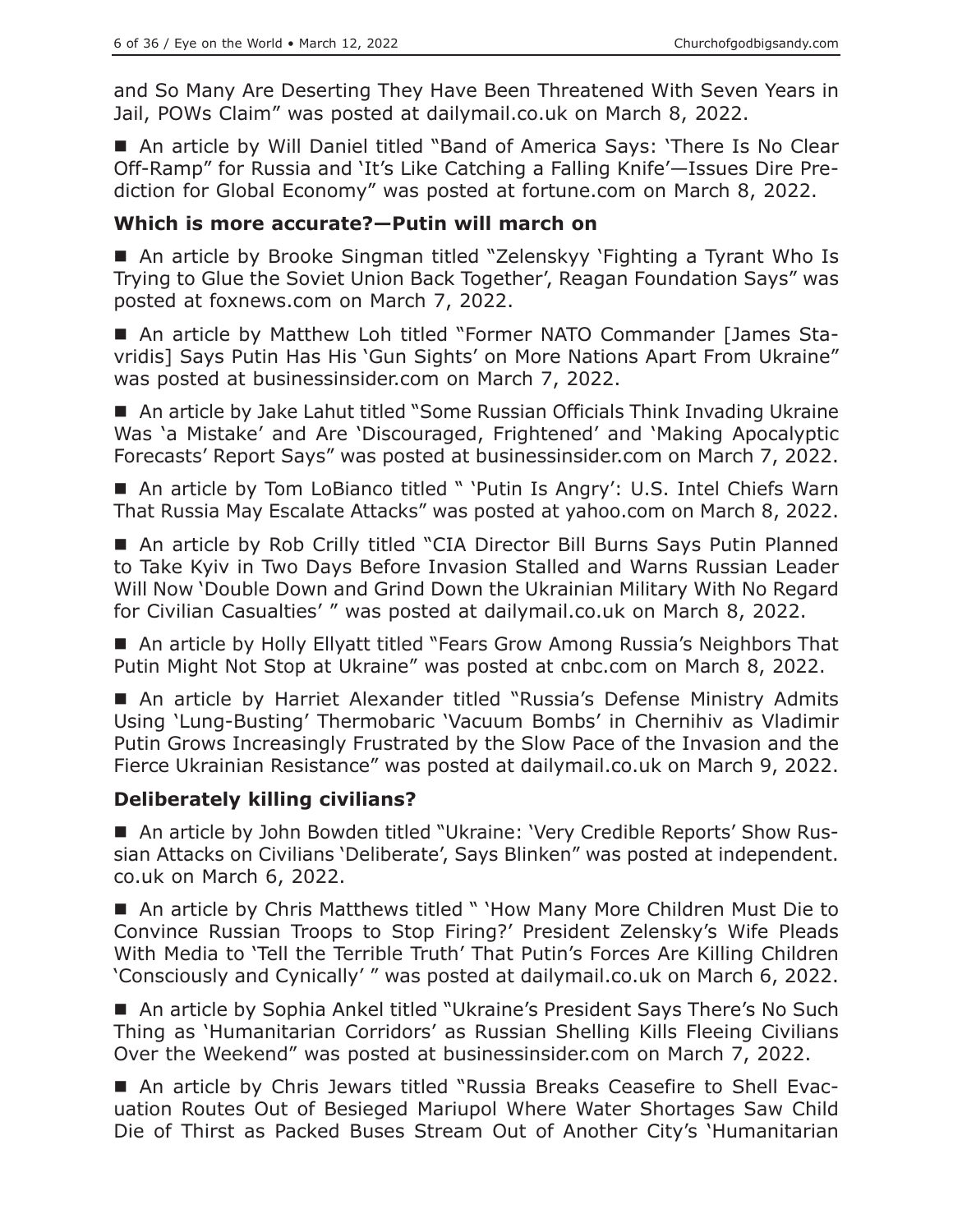Corridor' Where 21 Were Killed in Airstrike Overnight" was posted at dailymail. co.uk on March 8, 2022.

■ An article by Stephen Proctor titled "Ukrainian Woman Struggles [on CNN Don Lemon Show] to Get Russian Parents to Believe That Civilians Are Under Attack" was posted at yahoo.com on March 8, 2022.

 A Reuters article by Natalia Zinets titled "Ukraine Accuses Russia of Genocide After Bombing of Children's Hospital" was posted at reuters.com on March 9, 2022.

 A Reuters article by Pavel Polityuk titled "Russia Has Switched Tactics to Targeting Civilians, Ukraine Adviser Says" was posted at reuters.com on March 10, 2022.

 A Reuters article by Pavel Polityuk and Tuvan Gumrukcu titled "Ukraine Says Russia Snubs Plea for Humanitarian Access to Besieged Civilians" was posted at reuters.com on March 10, 2022.

## **Ukrainian refugees**

■ An article by James Carstensen titled "2.1 Million and Climbing: Ukraine 'Fastest Growing Refugee Crisis' Since World War II" was posted at cnsnews. com on March 9, 2022.

■ An article by Deena Zaru titled "Many Nonwhite Refugees Fleeing Ukraine Caught in Limbo at Borders Amid Reports of Discrimination" was posted at abcnews.com on March 3, 2022.

 An article by Caroline Vakil titled "Ukraine Pauses Civilian Evacuations, Says Russia Broke Cease-Fire" was posted at thehill.com on March 5, 2022.

■ An article by Nick Maslow titled "11-Year-Old Ukrainian Boy Becomes 'Hero of the Night' After Making His Way to Slovakia Alone" was posted at people.com on March 7, 2022.

■ An article by Deborah Brand titled "First Wave of Ukrainians Land in Israel, Granted Refugee Status" was posted at breitbart.com on March 7, 2022.

 An article by Denise Hruby titled "To Avoid Bottleneck in Poland, Ukrainian Refugees Head South" was posted at latimes.com on March 8, 2022.

## **Should there be a no-fly zone?**

■ An article by Lawrence Richard titled "Russia Expert [Rebekah Koffler] Shreds Biden Admin Over Ukraine No-Fly Zone: 'Dumb as a Siberian Shoe' " was posted at foxnews.com on March 8, 2022.

 An article by Rachael Bade, Ryan Lizza and Eugene Daniels titled "Politico Playbook: 'Limited' No-Fly Zone Gains Steam Among Foreign Policy Elite" was posted at politico.com on March 8, 2022.

■ An article by Lauren Lewis titled "Zelensky Begs Again for NATO to Impose a No-Fly Zone After Obliteration of Mariupol as He Warns 'Millions' Could Die If the West Waits 'for World War Three to Start'—and Adds Putin Is 'Going Directly to Hell' " was posted at dailymail.co.uk on March 9, 2022.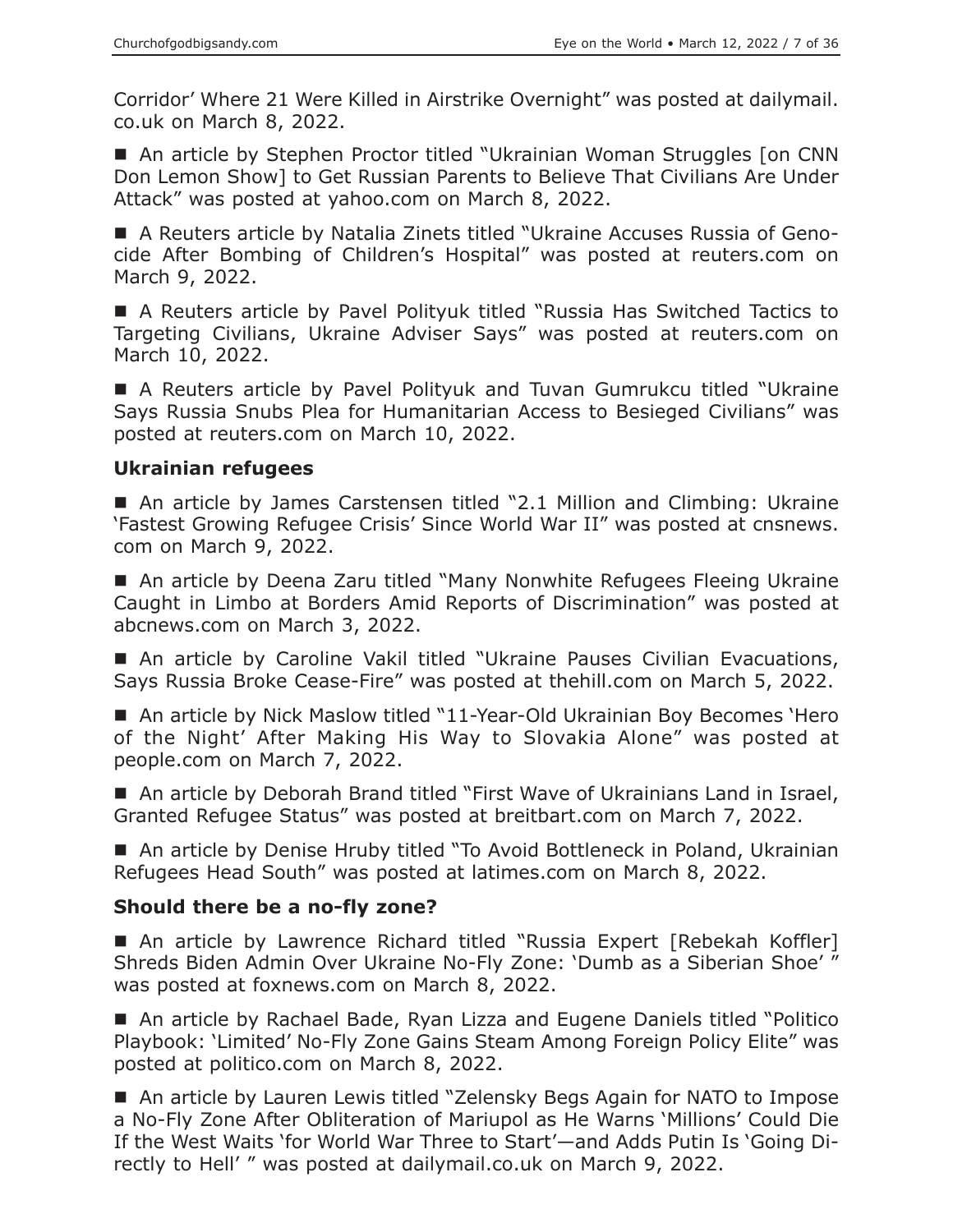■ An article by Kevin Breuninger titled "U.S., UK Resist Calls for No-Fly Zone Over Ukraine's Pleas: 'Our Goal Is to End the War, Not to Expand It' " was posted at cnbc.com on March 9, 2022.

## **Poland almost gave Migs to Ukraine**

 An article by Melissa Quinn titled "Blinken Says NATO Countries Have 'Green Light' to Send Fighter Jets to Ukraine" was posted at cbsnews.com on March 7, 2022.

■ An article by Joe Walsh titled "Poland Offers MiG-29 Fighter Jets to Assist Ukraine" was posted at forbes.com on March 8, 2022.

■ An article by Joe Walsh titled "U.S. Rejects Poland's Offer to Hand Over MiG-29s to Aid Ukraine" was posted at forbes.com on March 8, 2022.

■ An article by Patrick Wintour titled "Clash Between Poland and U.S. Over MiG-29s Reveals Tensions in Escalating War" was posted at theguardian.com on March 9, 2022.

 An article by Rob Crilly and Harriet Alexander titled "Biden Sends Two Patriot Missile Batteries to Poland After Calling Plan to Send All Their MIG-29 Jets to Ukraine 'Unworkable': VP Harris Will Arrive in Warsaw Today as "Hand-to-Hand' Combat Breaks Out in Kyiv Suburbs" was posted at dailymail.co.uk on March 8, 2022.

## **Russia threatens the media**

 An article by Charlotte Pence Bond titled "Putin Signs Law Targeting Journalists: CNN, Bloomberg, BBC Stop Operations in Russia" was posted at dailywire.com on March 4, 2022.

■ An article by James Gordon titled "CNN, ABC and CBS News to Stop Broadcasting in Russia After Putin's Threat to Lock Up Journalists for 12 Years: Bloomberg, BBC and Canada's CBC 'Temporarily Suspend' Operations" was posted at dailymail.co.uk on March 4, 2022.

■ An article by Jack Newman titled "[The Hacking Collective Called] Anonymous Claims It Has Hacked Russian State TV Broadcasts to Show War Footage From Ukraine" was posted at dailymail.co.uk on March 7, 2022.

■ An article by Dominick Mastrangelo titled "New York Times Pulling Staffers Out of Russia, Citing 'Safety' Concerns" was posted at thehill.com on March 8, 2022.

 An article by Bob Barr titled "Russia's Censorship Illustrates Danger of Allowing Government to Define 'Fake News' or 'Disinformation' " was posted at townhall.com on March 9, 2022.

# **Giving Biden credit for handling Russia-Ukraine conflict**

■ An article by Pam Key titled "[Democrat Strategist James] Carville on Ukraine Invasion: Biden Was 'Born to Be President at This Moment' " was posted at breitbart.com on March 4, 2022.

# **Recognizing Biden's mistakes in Russia-Ukraine conflict**

■ Looking back to February, a Reuters article by Humeyra Pamuk titled "U.S. Defends Decision to Wait on Russia Sanctions Despite Zelensky Plea" was posted at reuters.com on Feb. 20, 2022.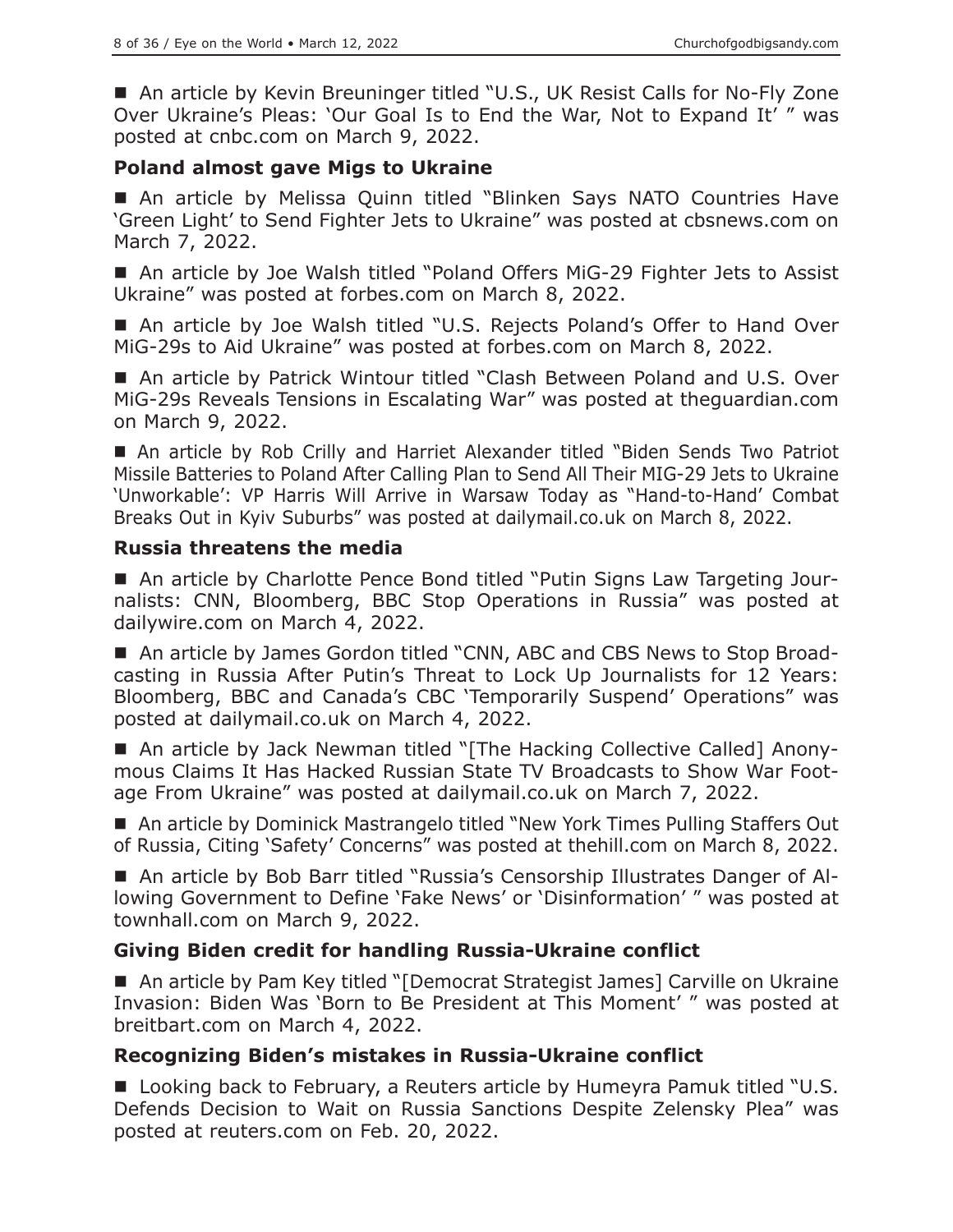■ An article by Eileen Connelly and Jon Levine titled "Zelensky Pleads for U.S. Military Aid, Says If Biden Acted Sooner 'There Would Not Have Been War' " was posted at nypost.com on March 5, 2022.

 An article by Melissa Koenig titled "Former UN Ambassador Nikki Haley Claims Biden's Afghan Exit Debacle and the Nord Stream 2 Pipeline Are to Blame for Emboldening Putin to Invade Ukraine: Says It Is 'Lunacy' to Continue to Buy Russian Oil" was posted at dailymail.co.uk on March 6, 2022.

■ An article by Eddie Scarry titled "The Media Narrative About Biden's Strong NATO Leadership Is Predictably Imploding" was posted at thefederalist.com on March 9, 2022.

## **Disastrous oil policies**

 An article by William Wilkes, Vanessa Dezem and Arne Delfs titled "Germany Faces Reckoning for Relying on Russia's Cheap Energy" was posted at bloomberg.com on March 5, 2022.

# **Blaming climate change for Russia/Ukraine**

■ An article by Staff titled "John Kerry: Putin's Useful Climate Idiot" was posted at dailywire.com on March 5, 2022.

# **Comments about Russia and China**

■ An article by Teny Sahakian titled "U.S. Doesn't Stand 'A Fighting Chance' If Russia and China Combine Cyber Tech, Former Pentagon Official Says" was posted at foxnews.com on March 3, 2022.

■ An article by Emma Colton titled "China Touts 'Friendship' With Russia: 'Most Important Strategic Partner' " was posted at foxnews.com on March 7, 2022.

■ An article by Jon Swartz titled "It Wasn't Hard for Apple to Cut Off Russia, but the Precedent Could Be Troublesome—'China Is the Real Test' " was posted at marketwatch.com on March 7, 2022.

■ An article by Staff titled "China Considers Buying Stakes in Russian Energy, Commodity Firms" was posted at bloomberg.com on March 8, 2022.

## **Comments about China**

■ An article by Emily Schrader titled "Russian Aggression Emboldens China to Chase Taiwan Dream" was posted at jpost.com on Feb. 28, 2022.

■ Looking back to January, an article by Julian Borger titled "Race to Salvage U.S. F-35C Fighter Jet That Crashed in Hostile South China Sea" was posted at theguardian.com on Jan. 27, 2022.

■ An article by Alastair Talbot titled "America Wins the Race Against China to Recover U.S. F-35C Stealth Fighter Jet That Fell Into the South China Sea After Crashing Off USS Carl Vinson in January" was posted at dailymail.co.uk on March 3, 2022.

■ An article titled "China Warns U.S. Against Forming Pacific NATO and Backing Taiwan" was posted at bloomberg.com on March 7, 2022.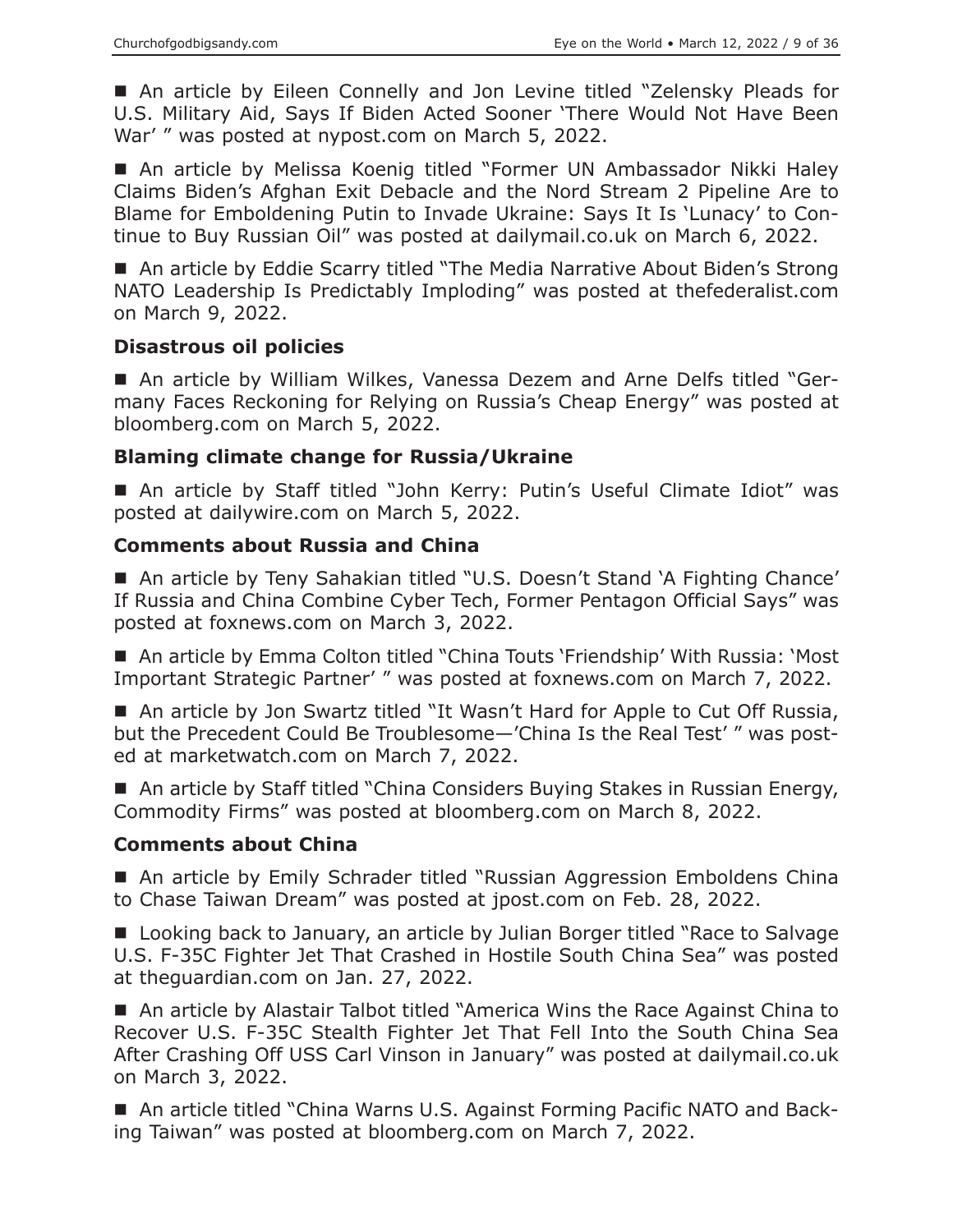# **Comments about Israel**

■ An article by Thomas Grove and Laurence Norman titled "Israel's Bennett Speaks With Putin, Zelensky Separately in Effort to Mediate Ukraine Crisis" was posted at wsj.com on March 6, 2022.

 An article by Joshua Zitser and Katie Balevic titled "Naftali Bennett Secretly Travels to Moscow to Meet With Putin, Has 3 Conversations With Zelensky, as Israel Acts as Mediator in Russia-Ukraine Crisis" was posted at businessinsider.com on March 6, 2022.

 An article by Deborah Brand titled "Israel PM Naftali Bennett After Meeting Vladimir Putin: We Have 'Moral Duty' to End Suffering in Ukraine" was posted at breitbart.com on March 6, 2022.

#### **Comments about Iran**

 An article by Adam Turner titled "In Pursuit of a Bad Deal: The Iran Deal Redux" was posted at townhall.com on March 4, 2022.

■ An article by Ron Kampeas titled "Democrat Dozen Threaten to Torpedo Iran Deal If It Comes to Congress" was posted at timesofisrael.com on March 11, 2022.

■ An article by Patrick Wintour titled "Iran Nuclear Talks on Hold Over Last-Minute Russian Demands" was posted at theguardian.com on March 11, 2022.

## **International covid news**

■ An article titled "Moderna Announces Memorandum of Understanding With the Government of the Republic of Kenya to Establish Its First mRNA Manufacturing Facility in Africa [Investing Up to \$500 Million to Produce Up to 500 Million Doses Each Year for the African Continent]" was posted at nasdaq.com on March 7, 2022.

■ An article by Peter Caddle titled "Failed Experiment: Austria Suspends 'Not Proportionate' Forced Vaccination Requirement" was posted at breitbart.com on March 9, 2022.

■ An article by Peter Caddle titled " 'No New Plans to Open Everything'-Germany Set to Pass More Coronavirus Rules as Europe Moves On" was posted at breitbart.com on March 9, 2022.

■ An article by Gabrielle Reyes titled "New Zealand Sees Record Coronavirus Cases Despite Strict Lockdowns" was posted at breitbart.com on March 9, 2022.

## **International miscellaneous news**

 An article by Angelo Isidorou titled "No Self-Awareness: Trudeau Says Countries 'Turning Towards Slightly More Authoritarian Leaders' Just Days After [His] Authoritarian Crackdown on Truckers" was posted at thepostmillennial. com on March 5, 2022.

■ An article by David Hookstead titled "Report: Most Than 20 People Injured in Massive Soccer Brawl in Mexico" was posted at dailycaller.com on March 6, 2022.

■ An article by Australian Associated Press titled "No Second Amendment Here! American Passenger [in Sydney, Australia] Is Arrested After Allegedly Trying to Take a Loaded Pistol Through an Airport in His Hand Luggage—and Faces 22 Years in Jail" was posted at dailymail.co.uk on March 6, 2022.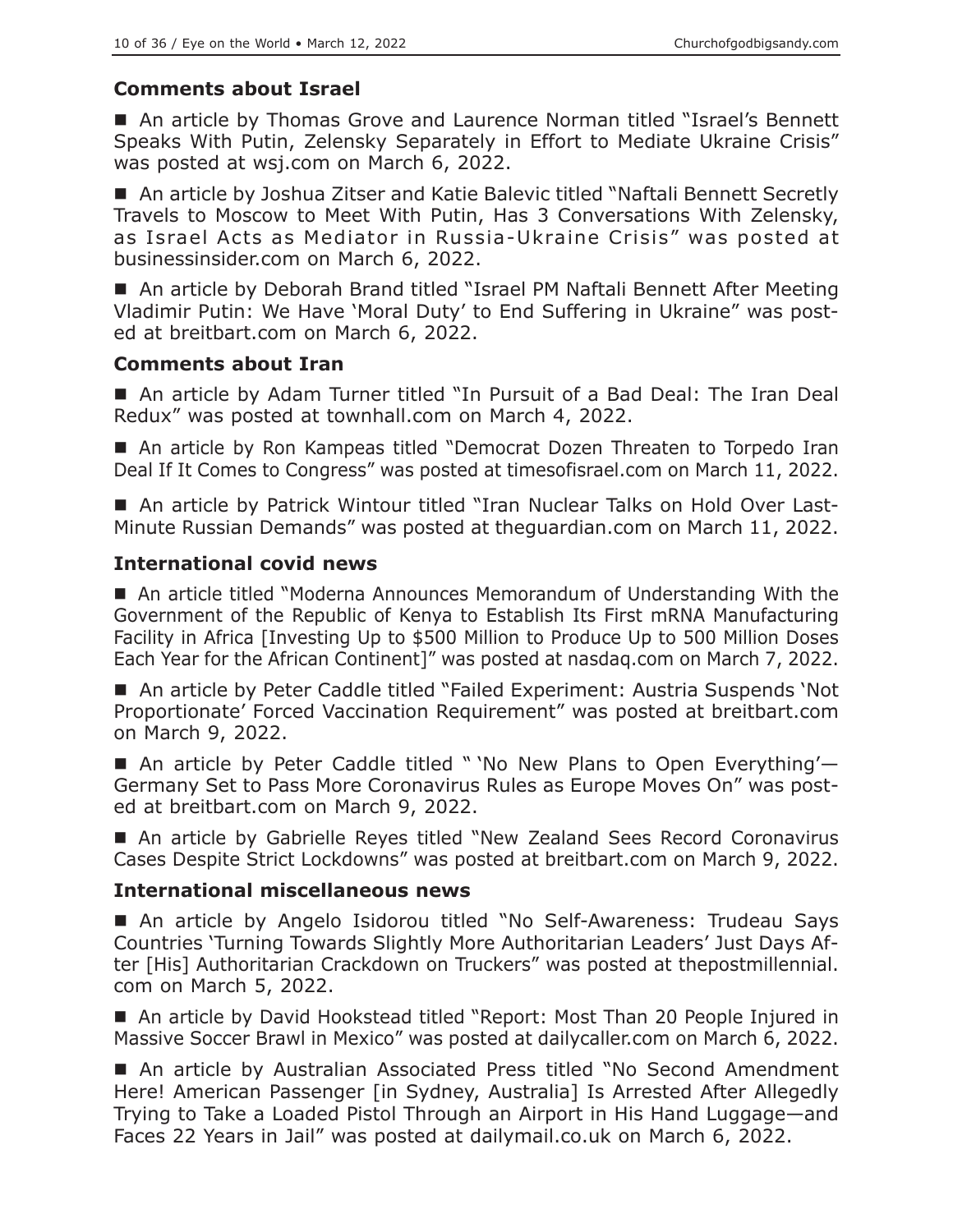An article by Julio Rosas titled "Another Eastern European Country [Lithuania] Is Seeing Gun Sales Skyrocket After Russia's Invasion of Ukraine" was posted at townhall.com on March 7, 2022.

■ An article by Mike Cherney titled "Australia Plans Submarine Base That Can Host U.S. Vessels" was posted at wsj.com on March 7, 2022.

■ An article by Jerry Dunleavy titled "U.S. and Five Eyes Partners [the Five English-Speaking Member Nations of U.S., UK, Canada, Australia and New Zealand] Want Russia Suspended From Interpol" was posted at washingtonexaminer. com on March 7, 2022.

■ An article by Jack Montgomery titled "[Author] JK Rowling: Scottish Legislation Allowing Men to Self-Identify as Women Will Put People in Danger" was posted at breitbart.com on March 7, 2022.

★★★★★

An article by Terence P. Jeffrey titled "A Slip of the Tongue in the Supreme Court" was posted at cnsnews.com on March 9, 2022. Following is the article.

 $\overline{\phantom{a}}$  , where  $\overline{\phantom{a}}$ 

When lawyer Sarah Weddington stood up in the Supreme Court on Oct. 11, 1972, to present the pro-abortion argument in the case of Roe v. Wade, she was legalistically careful in the language she used to describe whom exactly an abortion aborted.

She avoided normal human terms like "unborn child" or "baby"—and, most importantly, "person."

She preferred "fetus."

Presumably, this was because the Fourteenth Amendment states, "nor shall any state deprive any person of life, liberty, or property, without due process of law; nor deny to any person within its jurisdiction the equal protection of the laws."

Justice Byron White, one of only two justices who would end up dissenting from the court's opinion that there was a "right" to abortion, pushed Weddington on the precise question of whether the unborn children killed by abortions were in fact persons.

"Several of the briefs before this Court would also argue that this Court, in deciding the Vuitch case, which has allowed abortions to continue in the District of Columbia, certainly the Court would not have made that kind of decision if it felt there were any ingrained rights of the fetus within the Constitution," Weddington told the court.

After she said this, White engaged her in a pointed line of questioning.

"Is it critical to your case that the fetus not be a person under the Due Process Clause?" asked this justice, who had been nominated by President John F. Kennedy.

"It seems to me," Weddington said, "that it is critical first that we prove this is a fundamental interest on behalf of the woman, that it is a constitutional right and, second—" White interrupted her. "Yes, but how about the fetus?" he asked.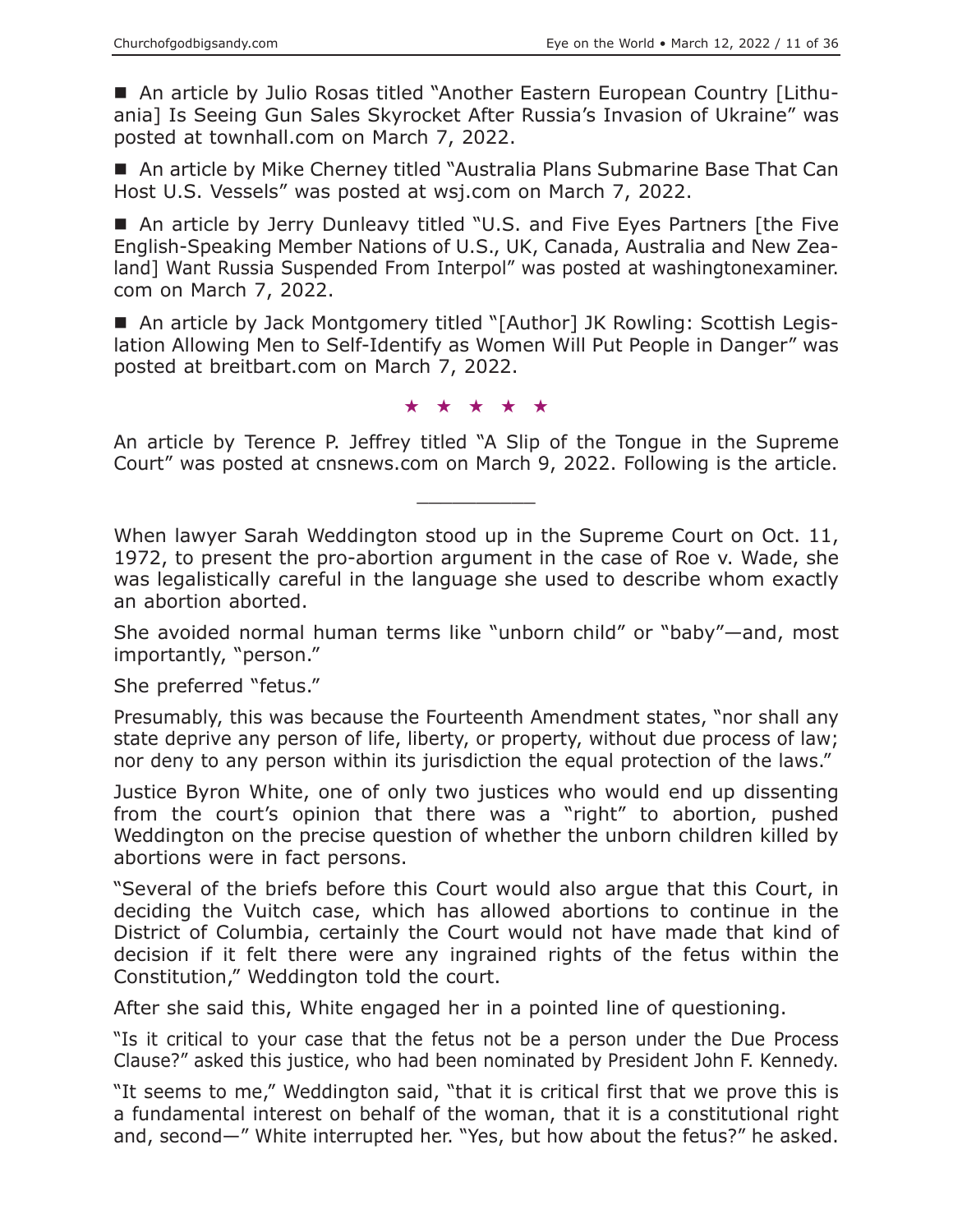"Okay and, second that the state has no compelling state interest," she said, evading his question. "Okay, and the state is alleging a compelling state interest."

White persisted. "Yes, but I'm just asking you, under the federal Constitution, is the fetus a person for the purpose of the protection of the Due Process Clause?"

"All of the cases, the prior history of this statute, the common law history, would indicate that it is not," said Weddington. "The state has shown no–"

White interrupted her again. "Well," he said, "what if—Would you lose your case if the fetus was a person?"

"Then you would have a balancing of interests," Weddington responded.

"You have anyway, don't you?" said White.

"Excuse me?" said Weddington.

"You have anyway, don't you?" White repeated. "You're going to be balancing the rights of the mother against the rights of the fetus."

But Weddington would not concede that a "fetus" had constitutional rights.

"It seems to me that you do not balance constitutional rights of one person against mere statutory rights of another," she said.

A moment later, however, she conceded that the situation might be different if the state could establish that a fetus was a person.

"If the state could show that the fetus was a person under the Fourteenth Amendment or under some other amendment or part of the Constitution then you would have . . . a state compelling interest which, in some instances, can outweigh a fundamental right," she said.

"This is not the case in this particular situation," she claimed.

In December, the Supreme Court heard oral arguments in Dobbs v. Jackson Women's Health Organization, a case that challenges the constitutionality of a Mississippi law that bans most abortions after 15 weeks of pregnancy. The Biden administration opposes the Mississippi law. Solicitor General Elizabeth Prelogar participated in the oral arguments against it that were presented in the Supreme Court.

Justice Clarence Thomas confronted her with a fundamental question.

"The court has never revoked a right that is so fundamental to so many Americans and so central to their ability to participate fully and equally in society," Prelogar said in her argument. "The court should not overrule this central component of women's liberty."

"General," Thomas asked her, "would you . . . specifically state what the right is? Is it specifically abortion? Is it liberty? Is it autonomy? Is it privacy?"

Prelogar, in responding, was not as circumspect as Weddington had been in the terminology she used to describe the target of an abortion.

"The right is grounded in the liberty component of the Fourteenth Amendment, Justice Thomas," she said, "but I think it promotes interest in autonomy, bodily integrity, liberty and equality. And I do think that it is specifically the right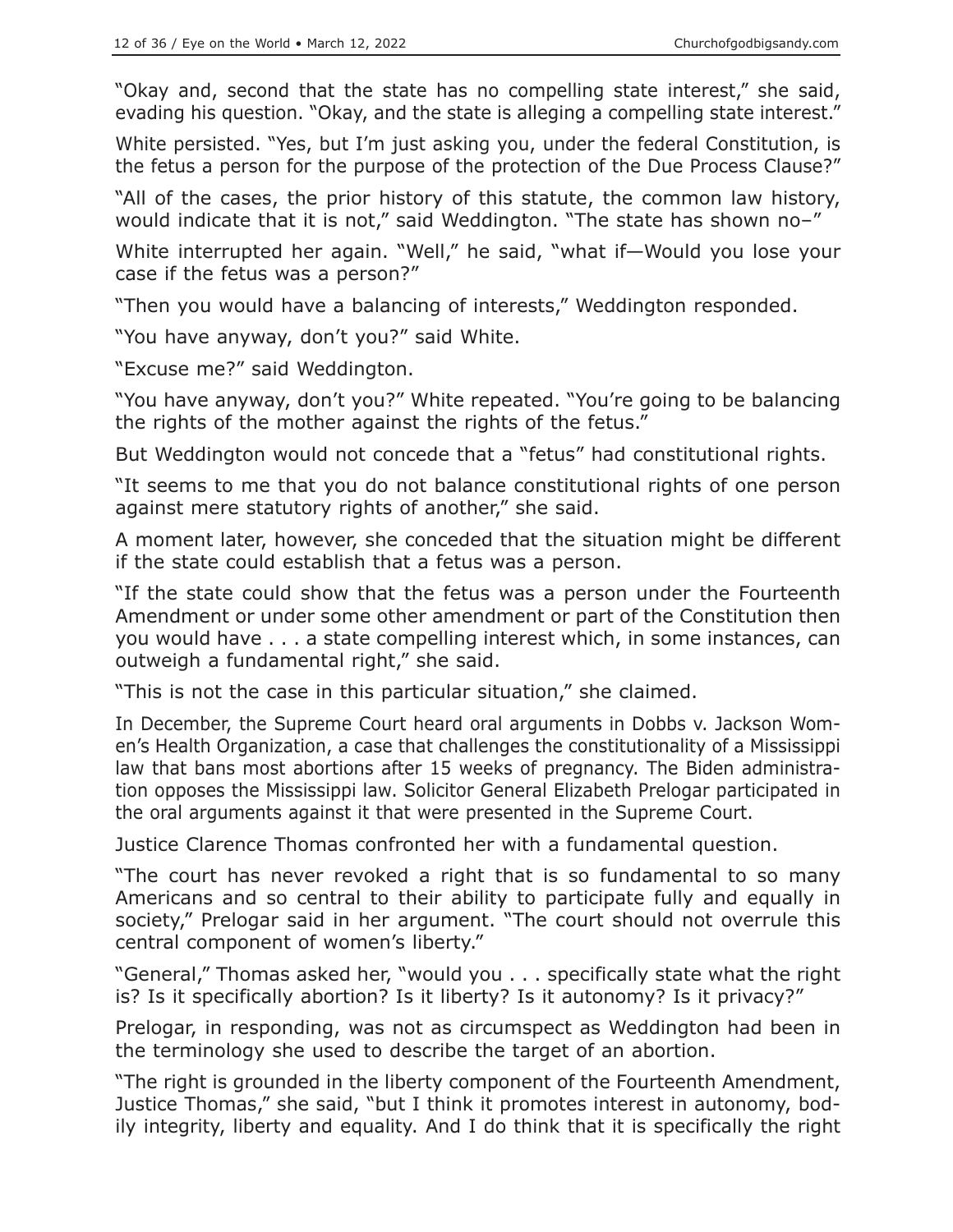to abortion here, the right of a woman to be able to control, without the state forcing her to continue a pregnancy, whether to carry that baby to term."

So the target of an abortion, according to the argument President Joe Biden's solicitor general made in the Supreme Court, is "that baby."

Is "that baby" a human being? Is "that baby" a person? Does "that baby" have a right to life?

Of course.

★★★★★

An article by Ben Shapiro titled "Environmental NIMBYism Means Foreign Policy Disaster" was posted at creators.com on March 9, 2022. Following is the article.

 $\overline{\phantom{a}}$  , where  $\overline{\phantom{a}}$ 

This week, as the Russian invasion of Ukraine dragged on, gas prices in America soared to their highest levels since 2008, increasing over 57 cents in just one month. In parts of the United States, gas at the pump costs in excess of \$7 per gallon.

The answer to this challenge is obvious: The United States ought to open the drilling floodgates. In 2019, net imports of crude oil and finished products were exceeded by American exports of such products for the first time on record. That was due to the massive increase in American production thanks to fracking over the course of the prior decade. This did not mean that the United States had stopped importing crude oil. But as of 2019, we were importing some 3.8 million barrels of crude oil per day, radically down from over 10 million in 2005. More production, generally speaking, means less dependence.

And that matters, as we're now seeing. Europe, which is far more dependent on foreign oil than the United States, has seen its energy prices skyrocket since the Russian invasion. That's why Germany's Chancellor Olaf Scholz announced, "Europe has deliberately exempted energy supplies from Russia from sanctions. Supplying Europe with energy for heat generation, mobility, electricity supply and industry cannot be secured in any other way at the moment." U.K. Prime Minister Boris Johnson agreed: "I think there are different dependencies in different countries, and we have to be mindful of that."

So now would be an excellent time for the United States to grab muscular leadership of the world energy markets. Instead, the Biden administration—which opted upon taking office to undercut the oil and gas industry and radically subsidize inefficient "green energy" production—has decided to seek energy aid from some of the world's worst dictatorships. This week, the Biden administration sent emissaries to the Venezuelan dictator Nicolas Maduro in an attempt to increase oil imports from the socialist hellhole. White House press secretary Jen Psaki said, "The purpose of the trip that was taken by administration officials was to discuss a range of issues, including certainly energy security."

Meanwhile, Juan Guaido, leader of the Venezuelan opposition, was left out in the cold. "It is foolish to think that Maduro will quit Russia," he quite logically explained. "This is a mistake. To buy oil from Maduro is the same as buying oil from Putin."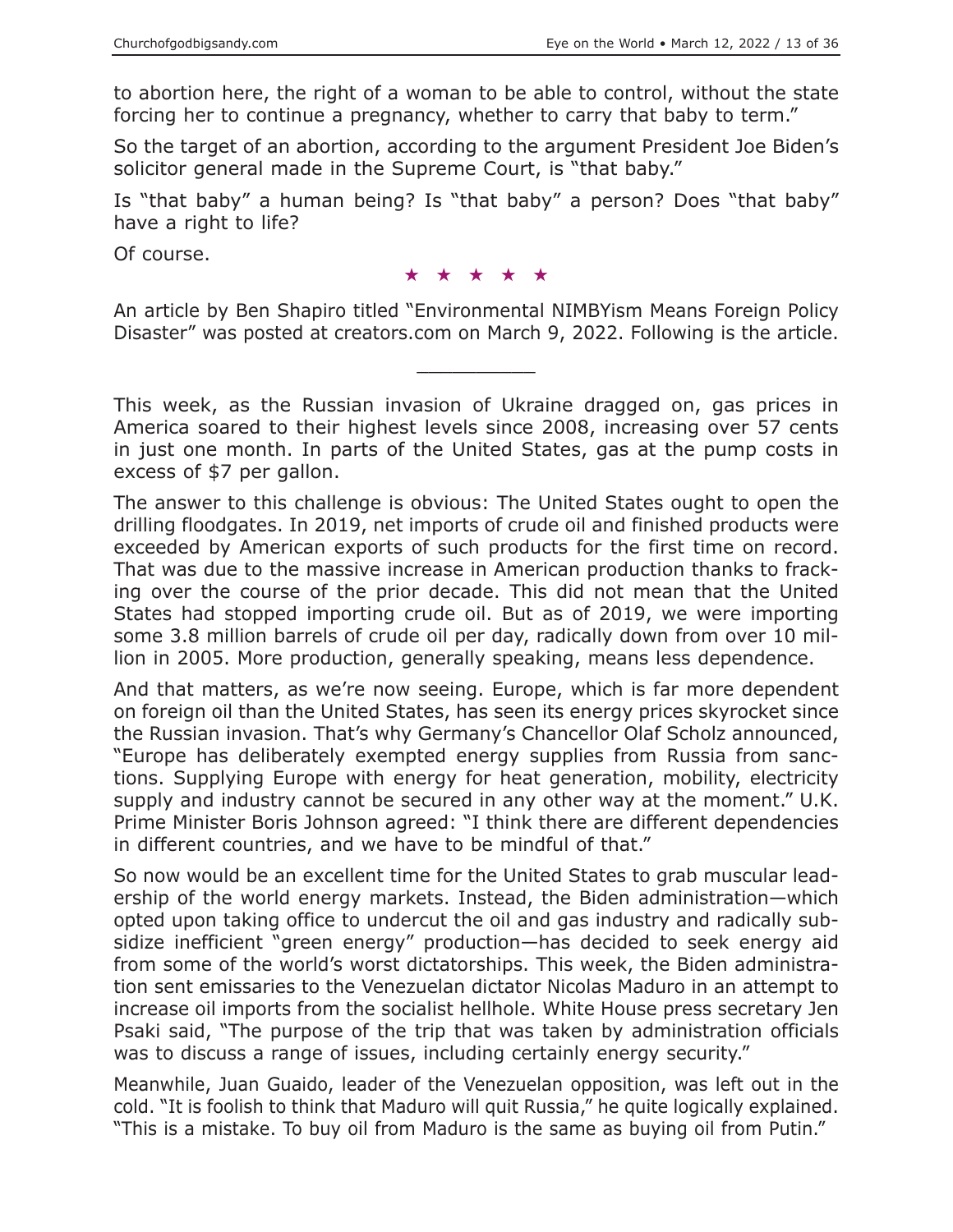But this is the point: For the international Left, dependency on oil-driven authoritarian states is *preferable* to energy independence. It allows Left-wing leaders the privilege of appeasing their environmentalist base while at the same time keeping energy prices low. Carbon-based emissions are too hideous to be considered so long as they're being produced on American or European soil—but we're perfectly willing to subsidize Russian President Vladimir Putin, Maduro and the Iranian ayatollahs to exploit the environment and enrich themselves while promoting tyranny at home and abroad, so long as Greta Thunberg isn't disappointed in us.

And so we continue to promote the abject idiocy of Secretary of Transportation Pete Buttigieg, who recommended to those suffering from high gas prices that they just shell out for an electric vehicle. We continue to nod along to the stupidity of Psaki, who agreed that the solution to \$7-a-gallon gas was "getting the whole country off of fossil fuels." Then we import our energy from the world's worst despots.

Opposition to oil and gas development has always been the privilege of rich countries; we simply outsourced the pollution and environmental degradation elsewhere. But as it turns out, in the end, we all pay the price for our willingness to pay off autocrats just so we can temporarily pretend that we did our bit for Greenpeace.

#### ★★★★★

An article by Michael W. Chapman titled "Trump in 2020: If Biden Becomes President, You'll Pay \$7 for a Gallon of Gas" was posted at cnsnews.com on March 8, 2022. Following is the article.

 $\overline{\phantom{a}}$  , where  $\overline{\phantom{a}}$ 

During a campaign stop on Nov. 2, 2020, then-President Donald Trump touted the low gasoline prices of the time and warned that if Joe Biden became president, Americans would end up paying \$7, \$8, even \$9 a gallon.

Trump also said that, in response to those high gas prices, the Biden administration would tell people to get rid of their cars.

"It's an incredible thing that's happened over the last few years, a lot of great things," said Trump. "And you're paying, what, \$2 a gallon for your gasoline? That's okay."

"You know what that's like?" he said. "That's like a tax cut. That's bigger than a tax cut. If Biden got in, you'd be paying \$7, \$8, \$9. Then they'd say, 'Get rid of your car.' "

Currently, the average price for a gallon of gas is \$4.17. In blue California, the average is \$5.44 per gallon.

On Sunday, ABC7 reported that a gas station in Los Angeles was selling regular gasoline for \$6.99 per gallon. The "plus" grade of gasoline was selling for \$7.19 a gallon.

On Monday, March 7, Transportation Secretary Pete Buttigieg touted "clean energy" and electric cars, stating, "Clean transportation can bring significant cost savings to the American people as well. Last month we announced the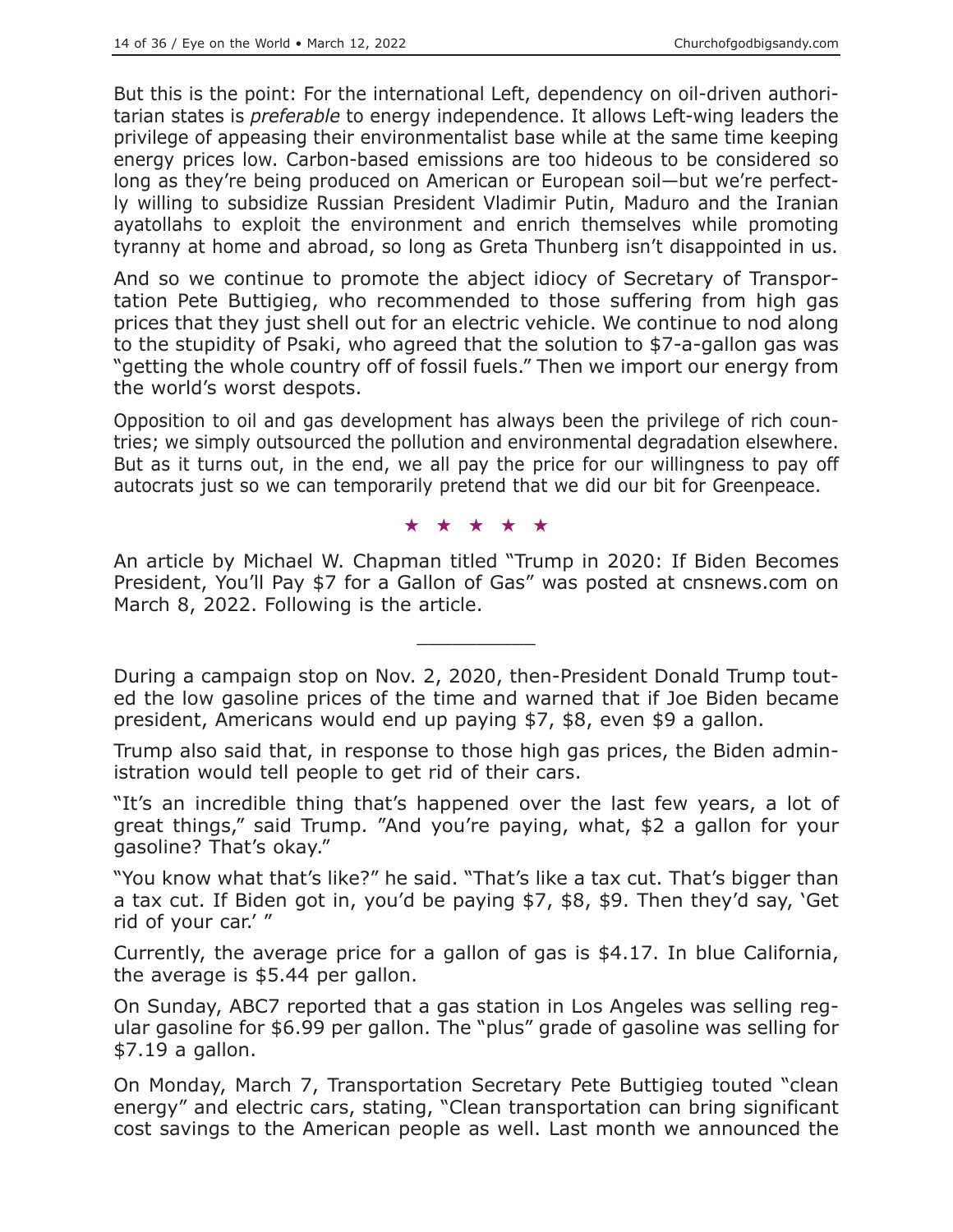\$5 billion investment for a nationwide electric vehicle charging network, so that people from rural, to suburban, to urban communities can all benefit from the gas savings of driving an EV [electric vehicle]."

Also on Monday, Vice President Kamala Harris urged Americans to "imagine a future" with electric vehicles.

"Imagine a future: the freight trucks that deliver bread and milk to our grocery store shelves and the buses that take children to school and parents to work," she said. " Imagine all the heavy-duty vehicles that keep our supply lines strong and allow our economy to grow. Imagine that they produce zero emissions. Well, you all imagined it."

"That's why we're here today," she added. "Because we have the ability to see what can be unburdened by what has been and then to make the possible actually happen."

#### ★★★★★

An article by Teny Sahakian titled "Former Keystone Pipeline Worker Says U.S. Energy Crisis Is Result of Biden's Policies: 'We Tried to Warn You' " was posted at foxnews.com on March 8, 2022. Following is the article.

 $\overline{\phantom{a}}$  , where  $\overline{\phantom{a}}$ 

A former Keystone XL pipeline worker said the energy industry "tried to warn" President Biden against policies hindering U.S. oil and gas production—policies the worker said have caused the country's growing energy crisis.

"We tried to warn this administration back when they canceled the Keystone Pipeline" that it was also "canceling national security, foreign policy and energy," Neal Crabtree told Fox News. "They all kinda go hand-in-hand."

The average price for a gallon of gasoline in the U.S. hit a record high this week, as oil neared \$130 per barrel. Biden announced Tuesday that he was banning Russian oil and gas imports, which he said targets the "main artery of Russia's economy."

President Biden announces a ban on Russian oil imports, toughening the toll on Russia's economy in retaliation for its invasion of Ukraine, Tuesday, March 8, 2022, in the Roosevelt Room at the White House in Washington. (AP Photo/Andrew Harnik) (AP Photo/Andrew Harnik)

Biden said the decision will further increase already-high domestic gas prices and warned fuel companies that it is "no time for profiteering or price gouging." He blamed Russian President Vladimir Putin for rising gas prices in the U.S.

"Since Putin began his military buildup on Ukrainian borders—just since then —the price of gas at pumps in America went up 75 cents," he said. "And with this action it's going to go up further."

But Crabtree said rising gas prices go beyond Russia's invasion of Ukraine.

"Even if we can fix the Ukrainian problem, the prices are still going up," he said. Biden's "policies have everything to do with the rising fuel prices in this country today.

"It has nothing to do with the war in Ukraine," Crabtree continued.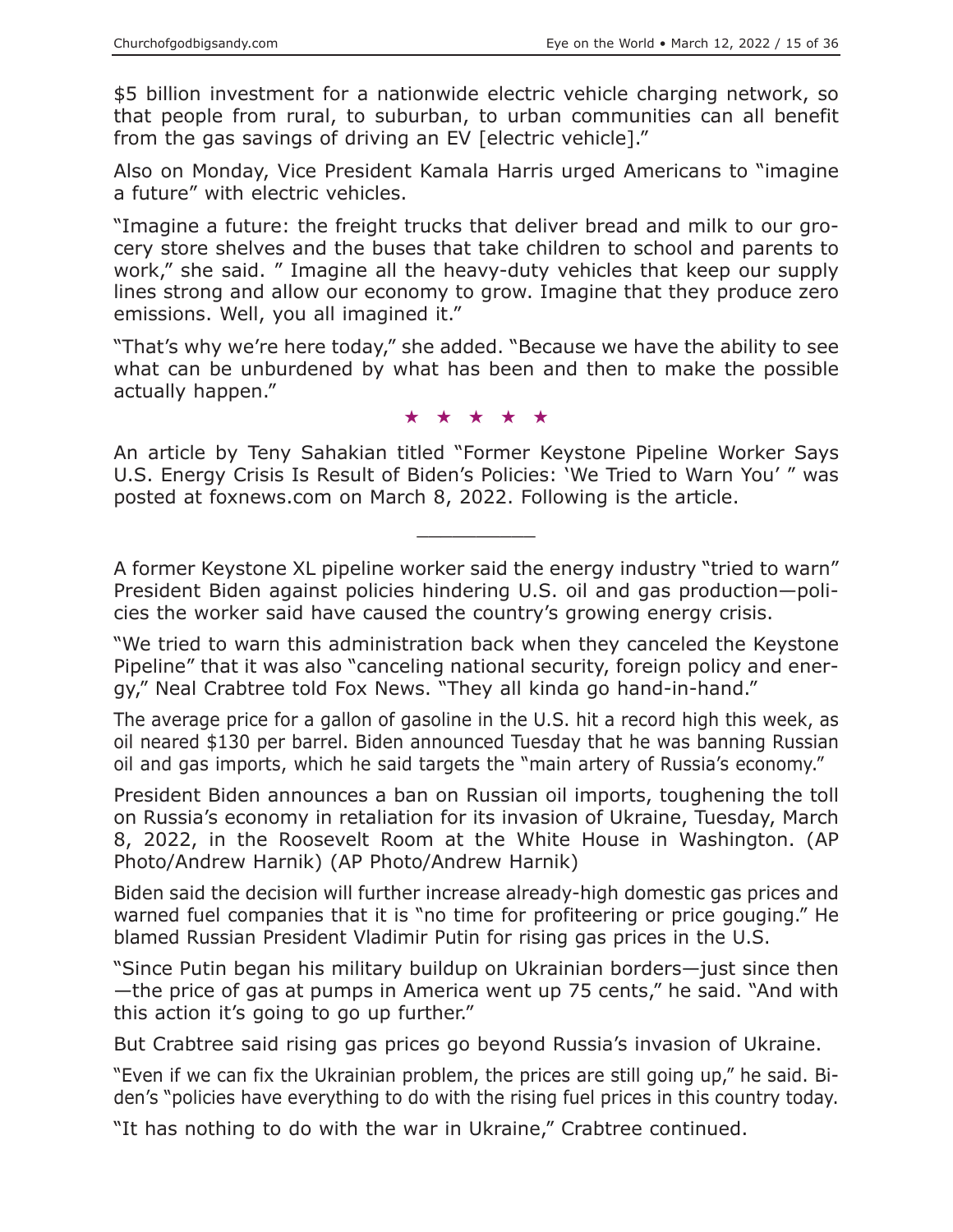White House press secretary Jen Psaki said the administration isn't against increasing domestic production and instead blamed oil companies.

"Federal policies are not limiting the supplies of oil and gas," Psaki said Monday.

"There are 9,000 approved drilling permits that are not being used, so the suggestion that we are not allowing companies to drill is inaccurate," she continued. "I would suggest you ask the oil companies why they're not using those if there's a desire to drill more."

In response, Crabtree told Fox News: "There's no energy company [that's] gonna spend the money to develop a new lease if they can't build a pipeline to move the project."

Biden canceled the Keystone XL Pipeline his first day in office.

Biden administration officials discussed "energy security" in Venezuela, and the president is considering a trip to Saudi Arabia. Psaki also didn't rule out importing Iranian oil if a nuclear deal is renewed.

Crabtree told Fox News: "When I'd first seen the reports of the president going to places like Iran and Venezuela to ask for more oil output, I said 'this is fake news, he hasn't gone this far off the rocker'. But I guess that's the path they want to take. Why not invite North Korea? Maybe they've got a few barrels of oil that they can spare?"

Crabtree said there will be no end to rising gas prices "as long as Biden is using this 'any way but an American way' when it comes to fossil fuels."

Crabtree added: "We've got to get the administration's foot off the throats of the energy companies and let them do what they do best. We're not saying don't build windmills or solar farms. Start building them, have fun. But right now, this country runs on oil and gas, and it makes no sense for the Americans to suffer higher prices for it."

★★★★★

An article by Wendell Husebo titled "Media Adopt Biden's Strategy of Blaming Putin for Gigantic Gas Prices" was posted at breitbart.com on March 9, 2022. Following is the article.

The establishment media on Wednesday adopted President Joe Biden's strategy of blaming Russian President Vladimir Putin for Americans' pain at the pump.

While gas prices rose about one dollar before the run-up to the Ukrainian war, gas prices have increased about 70 cents since the invasion of Ukraine, yet the media rarely make that distinction. Instead, the media have taken the same tact as Biden, who has pinned the total of the all-time record gas prices on "Putin's price hike."

"It's going to go up [gas prices]," Biden said about the gas prices Tuesday. "Can't do much right now. Russia is responsible," he claimed.

Likewise, the often Democrat-allied media were quick to cite Putin for the soaring gas costs as a "counter-narrative strategy" to face "economic headaches sparked by highs inflation and persistent supply chain issues."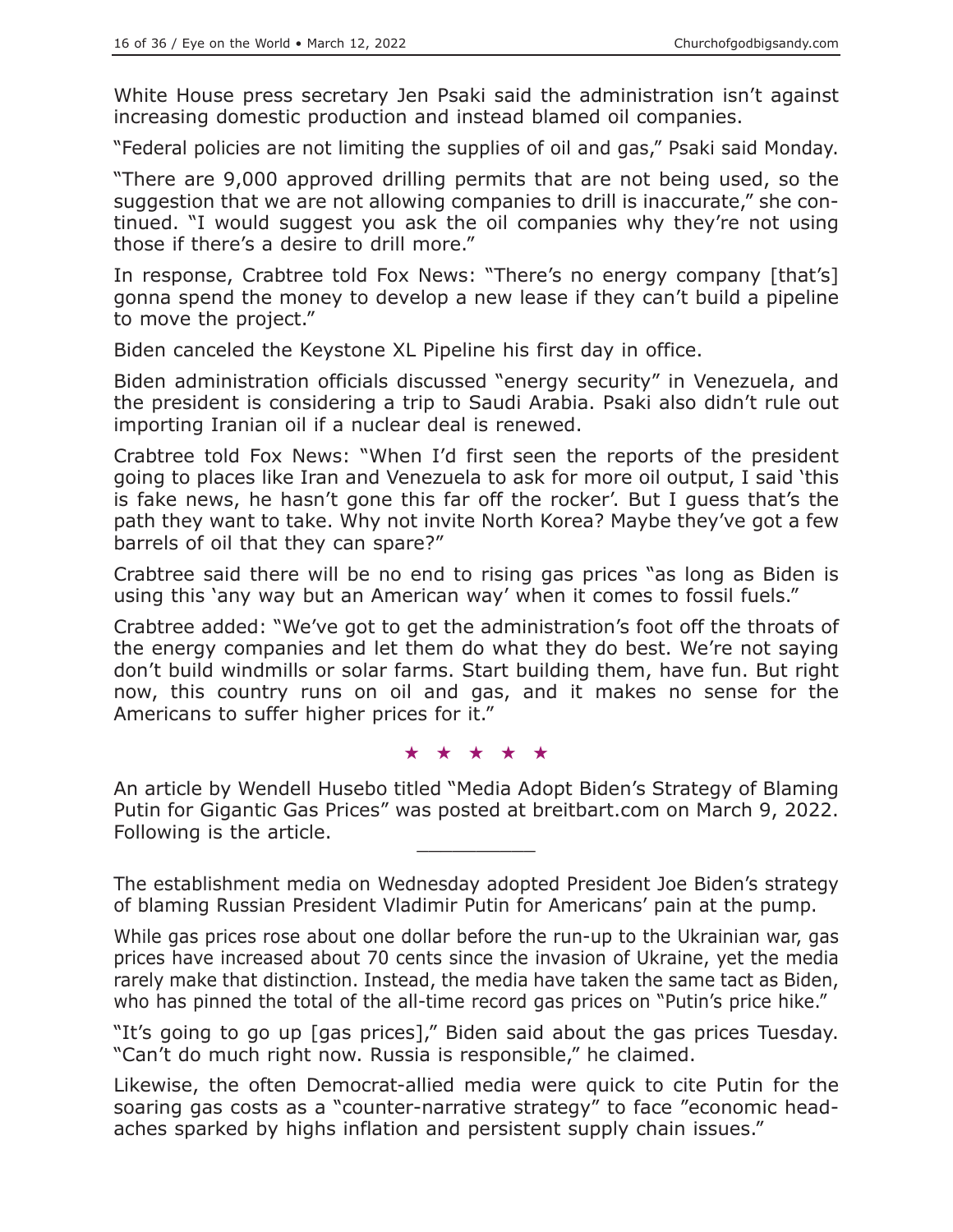■ Reuters penned the headline on Wednesday, "Biden's political strategy on U.S. gas hikes? Blame it on Putin." The story suggested Biden "is considering a variety of options to try to blunt the impact of high pump prices but is realistic about the pain to come."

■ The *Hill* published the title Wednesday, "Democrats look for cover on rising gas prices," and noted that "President Biden made the point of blaming Russian President Vladimir Putin for the increase, calling it 'Putin's price hike.'"

"Democrats believe they have some political cover because of the bipartisan backlash to Russia," the article continued.

Not everyone on Capitol Hill blames Putin for Biden's soaring gas prices. Congressional Republicans were quick to note Biden's displacement of the blame for the outrageous gas prices and denied the totality of the gas hike was a result of the Ukrainian war.

"I expect our Democratic friends will now try to blame the entire increase in prices on our efforts to punish Russia. But don't be fooled," Sen. Mitch McConnell (R-KY) said Tuesday. "This was more than a year in the making."

Yet Democrats have continued to insist the soaring gas prices are a result of Putin and Republicans' unwillingness to face Putin.

■ "The notion that [Republicans] want to now come here and lecture us when Vladimir Putin is the one responsible if gas prices increase significantly here in America—Vladimir Putin—and they shouldn't provide any aid and comfort to him," Rep. Hakeem Jeffries (D-NY) said.

■ Sen. Dick Durbin's (D-IL) framing of the crisis sounded similar to Jeffries's. "Well of course they'll use any tool in the toolbox and one of them is to hold us accountable for any increase in cost of living."

Gas prices are expected to increase in the coming weeks. On Wednesday, gas prices hit a record high for the third consecutive day. Rising nearly 60 cents in one week, the national average price of gas is \$4.252, up more than seven cents overnight (\$4.173) and 14 cents in two days (\$4.104)—all record-setting prices.

Biden has refused to open up drilling on federal lands and has shut down the Keystone Pipeline. Biden maintains his domestic war on American energy has had no impact on the rising gas prices.

Shale companies have stated they are trying to produce as much energy as possible, but Biden's supply chain woes and woke investors are hindering efforts.

"We have shortages of labor, sand and equipment, and it's going to take a good 18 months just to ramp it up," Scott Sheffield, chief executive of Pioneer Natural Resources Co. told the *Wall Street Journal*. "If it's a long-term problem, U.S. shale can respond and help the world, but it's going to take time and a lot of caveats."

#### ★★★★★

An article by Michelle Malkin titled "Torpedo the Traitorous America Competes Act" was posted at cnsnews.com on March 9, 2022. Following is the article.

 $\overline{\phantom{a}}$  , where  $\overline{\phantom{a}}$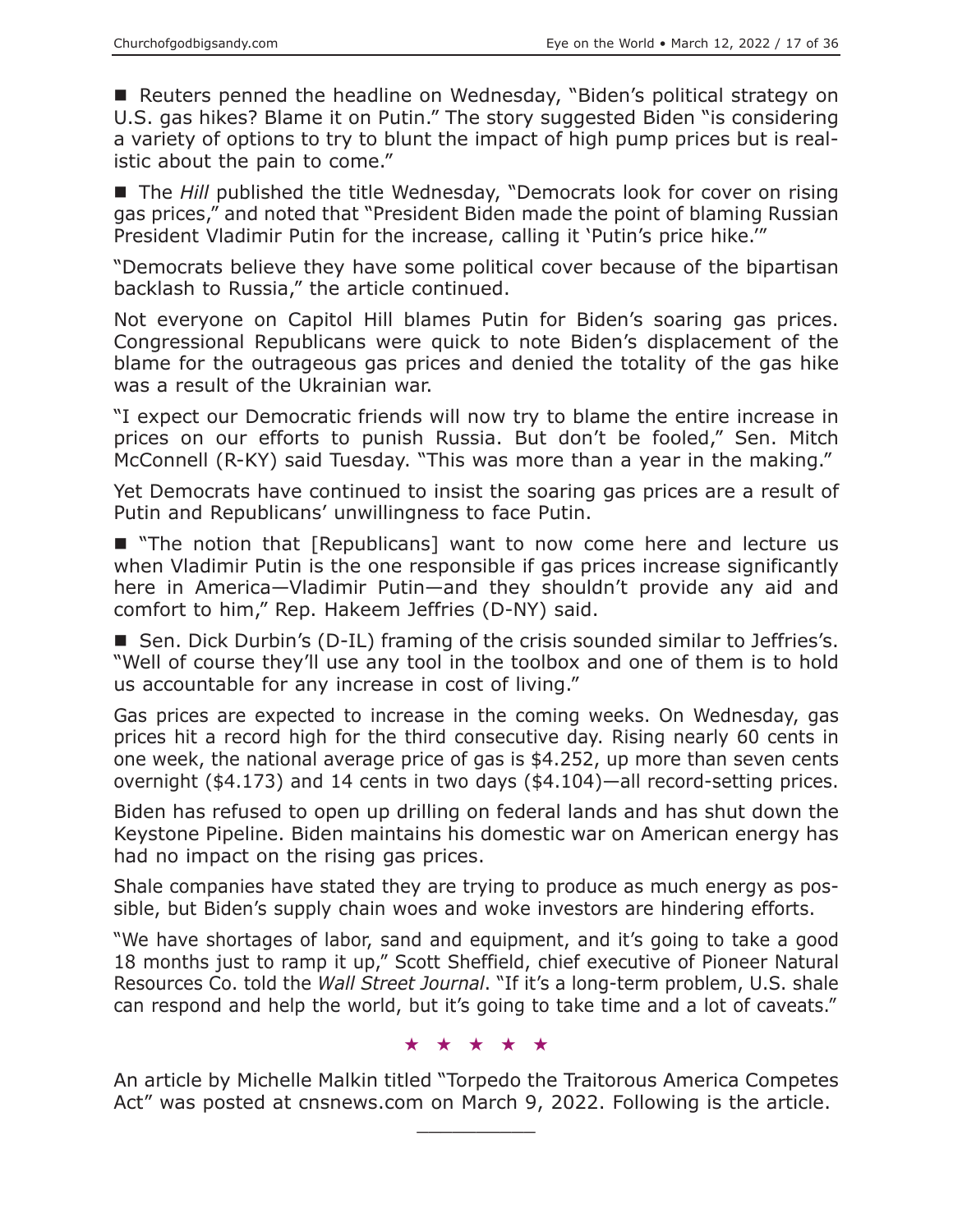Our overlords in the Beltway Swamp depend on you not paying attention. Covid-19 was a weapon of mass distraction for the past two years. Ukraine is the new shiny toy.

Put down their bread. Take your eyes off their circuses. Pay attention.

In the bought-off halls of Congress right now, Senate and House collaborators are preparing to send legislation to President Joe Biden that will open the floodgates to more foreign tech workers, wealthy foreign investors, and foreign students—while our own homegrown American tech workforce, American business owners, and American STEM graduates are still reeling from pandemic disruptions and displacements. The Senate passed the \$250 billion U.S. Innovation and Competition Act last June. The House passed a similar measure, the \$350 billion America Competes Act, in February. Biden wielded his State of the Union address to push for reconciliation of the two bills so he can commence another massive giveaway to foreign and domestic special interests.

The just-approved House bill would create a new visa category on top of the dozens of alphabet-soup visas already in existence. According to the open-borders, big business-backed American Action Forum, the "W" visa program will benefit three groups of foreign nationals: "W-1, entrepreneurs with ownership interest in a startup; W-2, essential employees of a start-up; and W-3, W-1 and W-2 holders' spouses and children." Based on dubious "job creation" criteria similar to the fraud-riddled EB-5 investor visa program, if the foreigners' startups are "successful," the W visa holders could soon join the already overwhelming annual tide of 1 million green card winners who take up jobs in the U.S. and are then eligible for citizenship.

Only in the Swamp can a bill handing out citizenship for sale to the highest bidders be marketed as a way to help America "compete."

Then there's the poison pill for Americans studying in science, technology, engineering, or mathematics (STEM). The House bill would lift the cap on immigrant visas for foreign nationals and their entire immediate families if they have doctoral degrees in STEM fields. Silicon Valley lobbyists will claim (as they have disingenuously argued for the past three decades) that there is a catastrophic shortage of high-skilled, high-tech labor.

Here are the facts, straight from the U.S. government: "Among the 50 million employed college graduates ages 25 to 64 in 2019, 37% reported a bachelor's degree in science or engineering but only 14% worked in a STEM occupation," according to the U.S. Census Bureau's 2019 American Community Survey one-year estimates. "This translates into less than a third (28%) of STEM-educated workers actually working in a STEM job."

I repeat again and again and again in the face of the America Last lies: There is no American tech worker shortage.

Other provisions of the House bill would grant amnesty and work permits to illegal aliens and refugees from Hong Kong, and "special immigrant visas" to 5,000 "high-skilled" Hong Kong residents for up to five fiscal years for a total of 25,000 new green card holders flooding the American tech workforce.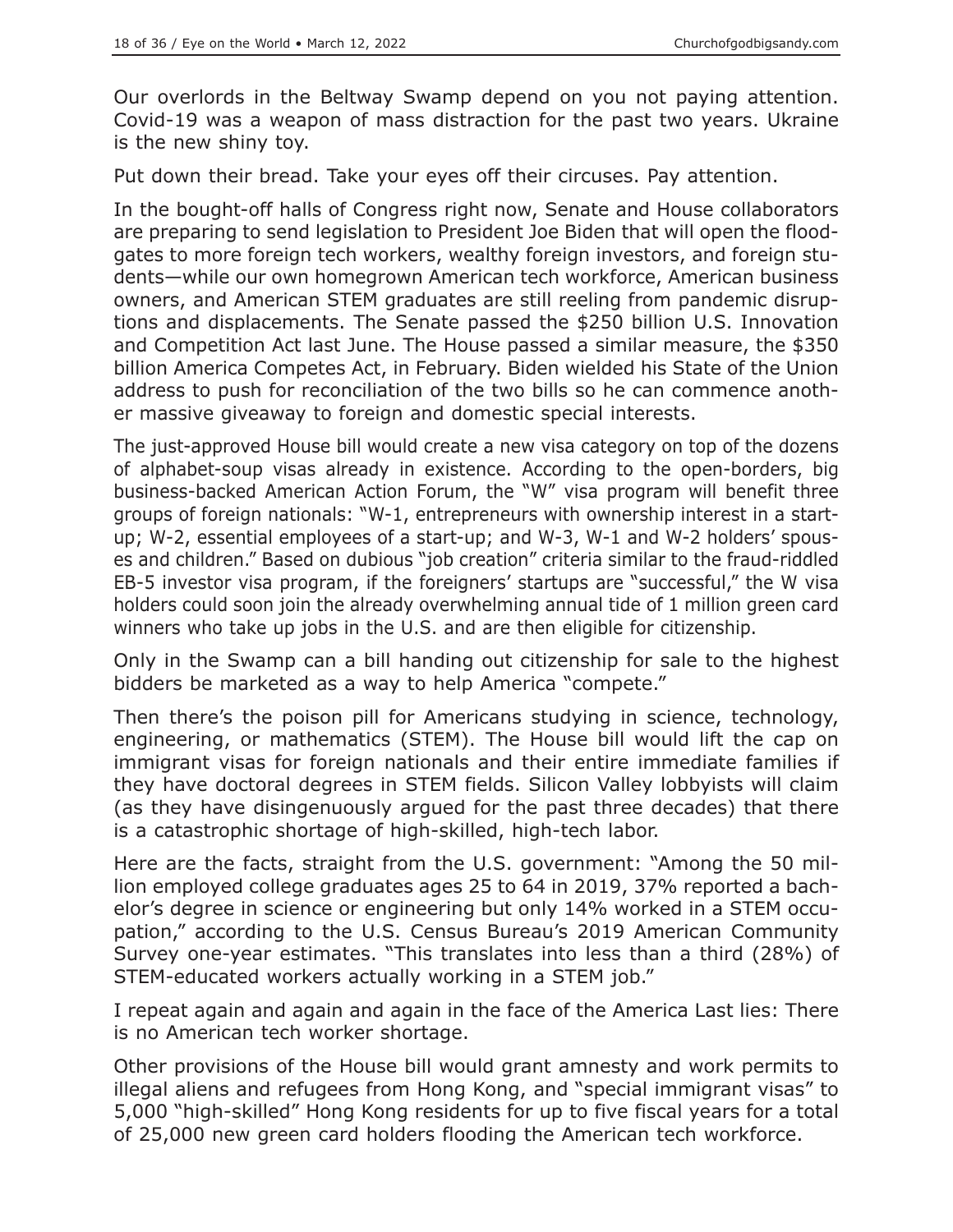Only in the Swamp can legislation that busts open the cheap foreign labor pipeline and undermines native American STEM graduates be sold as a vehicle for increasing American competitiveness.

And that's just the tip of the iceberg. Buried in the America Competes Act is a side bill snuck in as a last-minute amendment called the College Transparency Act, which will radically expand the federal government's ability to conduct surveillance, tracking, and profiling of every college student in this country. According to *The Federalist*, the bill opens the door to collection of "studentrelated surveys, race or ethnicity, age, sex, attendance, program of study, military or veteran benefit status, enrollment and credential status, distance education enrollment status, and federal Pell Grant status." In addition, "economic status, participation in remedial coursework, status as a parent of dependent children, incarceration or confinement status, disability status, and 'other' undefined data" will be collected "as the government later deems necessary."

There would be no means to opt out of this national student database, and the bill "specifically allows third parties to sell student data." The potential for abuse and exploitation of highly personal student data that could be used for racial, psychological, and ideological profiling is terrifying.

Put on your shocked faces: Bill Gates and the Gates Foundation enthusiastically champion this American social credit system penetration into college student data—just as they have lobbied for years for the other America Competes Act provisions sabotaging American workers through relentless mass migration.

Any American politician who calls himself "America First" and shills for this traitorous monstrosity should be kicked out of office. Pay attention.

★★★★★

An article by Jocelynn Cordes titled "What's a University For, If Not to Question 'the Science'?" was posted at americanthinker.com on March 6, 2022. Following is the article.

 $\overline{\phantom{a}}$  , where  $\overline{\phantom{a}}$ 

Imagine offering a million dollars to anyone willing to debate you and having no one take you up on your offer.

And then upping the ante to "name your price" and still having no takers.

This is precisely the situation of Steve Kirsch, tech entrepreneur, and one of the many well-educated critics of the mRNA "vaccine." He has been making this offer for months now from both social media and his Substack newsletter, and through those outlets, he has kept his readers informed as to the outcome. So far, his offer has generated nothing but a silence more complete than anything John Cage ever recorded.

I wonder why there are no takers. All a person has to do is formulate reasonable answers to his questions, propose alternatives to his speculations, and bank a million! Of course, in order to successfully make this attempt, it would probably help if one has a solid background in respiratory viruses or immunology. But there must be thousands of such persons in the United States! And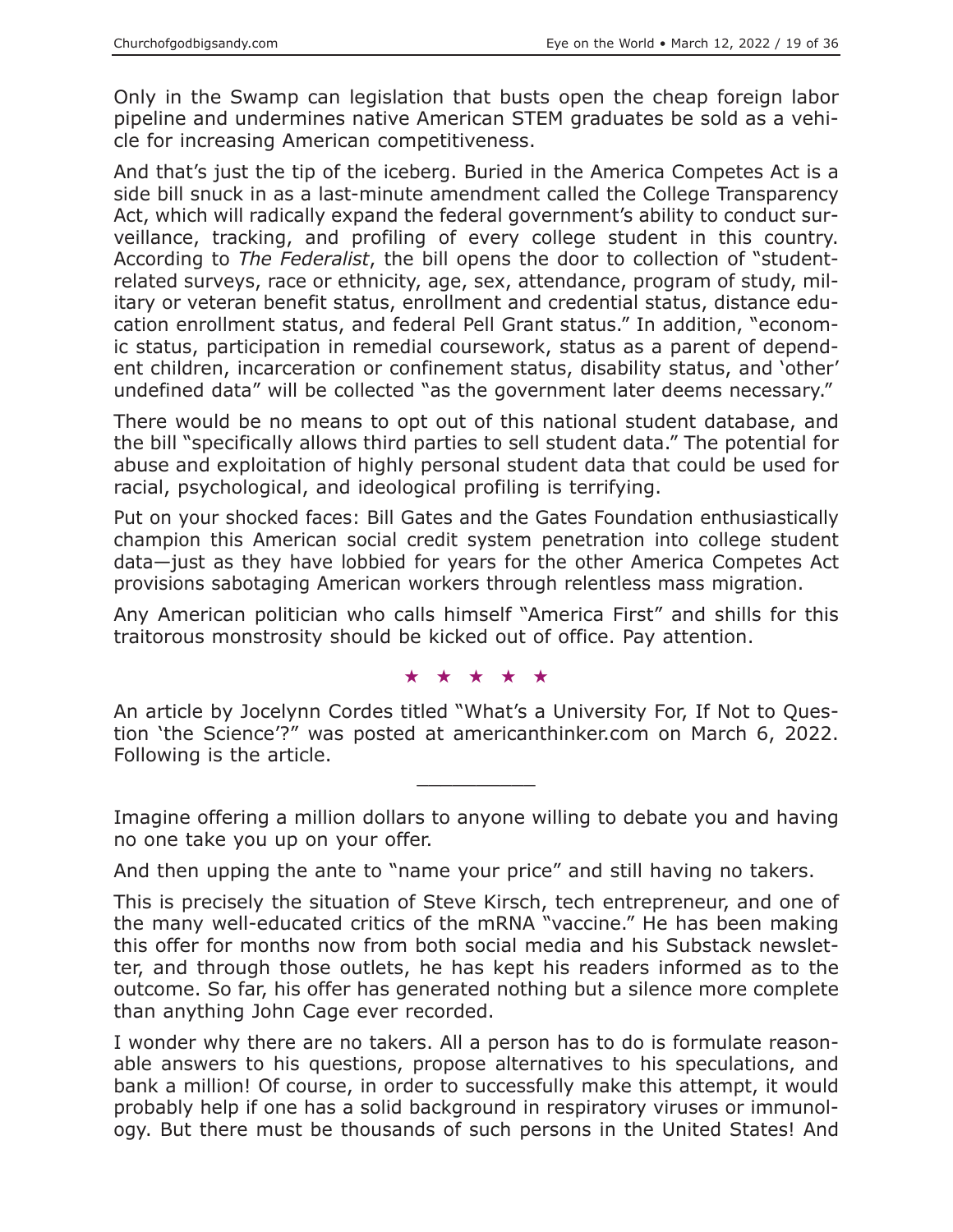those credentials would far exceed anything Kirsch himself possesses, with only a B.S. and M.S. in electrical engineering and computer science.

What would anyone have to lose by taking Kirsch up on his offer? It's not as if the person would be bucking the establishment or anything. And if Kirsch really is a vaccine "misinformation spreader," as he is currently labeled in virtually every online reference source, that person could credit himself with having vigorously corrected some important untruths.

Perhaps doctors and scientists are just too wealthy, and a million or so is simply not worth the time.

After all, as a tech entrepreneur, Kirsch has certainly made money. Twenty-four years ago, he donated \$2.5 million to his alma mater, MIT, and got an auditorium named after him. (I wonder what the fifty bucks I send every now and again to my undergrad institution would get me. The cushions on one of the seats in a lecture hall?) But even after donating an amount of money, I will never see in my lifetime, Kirsch, who made it known that he wanted to speak on the campus in the auditorium that bears his name, couldn't get any takers there either.

All MIT requires for such an event is a faculty sponsor, someone to stand up and say, "Yeah, let's give him a podium for a night." But for the longest time, apparently, no podiums were available. I was thinking that perhaps if he were to toss them a check for another two and a half mil, they might be able to rustle one up.

But then, finally, out of the hitherto silent thousand-member faculty, a sponsor materialized. Kirsch then contacted the university for instructions as to how to proceed with the event, only to encounter yet another obstacle. He was reminded that MIT's covid policies for campus gatherings were still in place, "which currently include mandatory masking and the requirement that all event attendees must be vaccinated and boosted against covid-19." Foiled again.

I'm not going to go into the details of Kirsch's concerns about the mRNA jab. He lists them in some detail in his Substack newsletters (which gives any would-be debater a leg up on the event). I am deadly serious about the fact that we are at a crucial period in our history. At this moment, we are defining what scientific inquiry *is* and is *not—*and what educational institutions are fundamentally for.

Rodney Stark, in *The Victory of Reason*, writes that "[s]cience is a *method* utilized in *organized* efforts to formulate *explanations of nature*, always subject to modifications and corrections through *systematic observations*." In other words, contrary to what we've been hearing, science isn't a *thing*, but a *process*. And it certainly isn't static. There should never be a definite article before the word science. That's adherence to dogma, not rational inquiry.

Further, the university should be aggressively seeking out controversial subjects, not shielding itself from them. In the words of mathematician and philosopher Jacob Bronowski, "it is important that students bring a certain ragamuffin, barefoot irreverence to their studies; they are not here to worship what is known but to question it."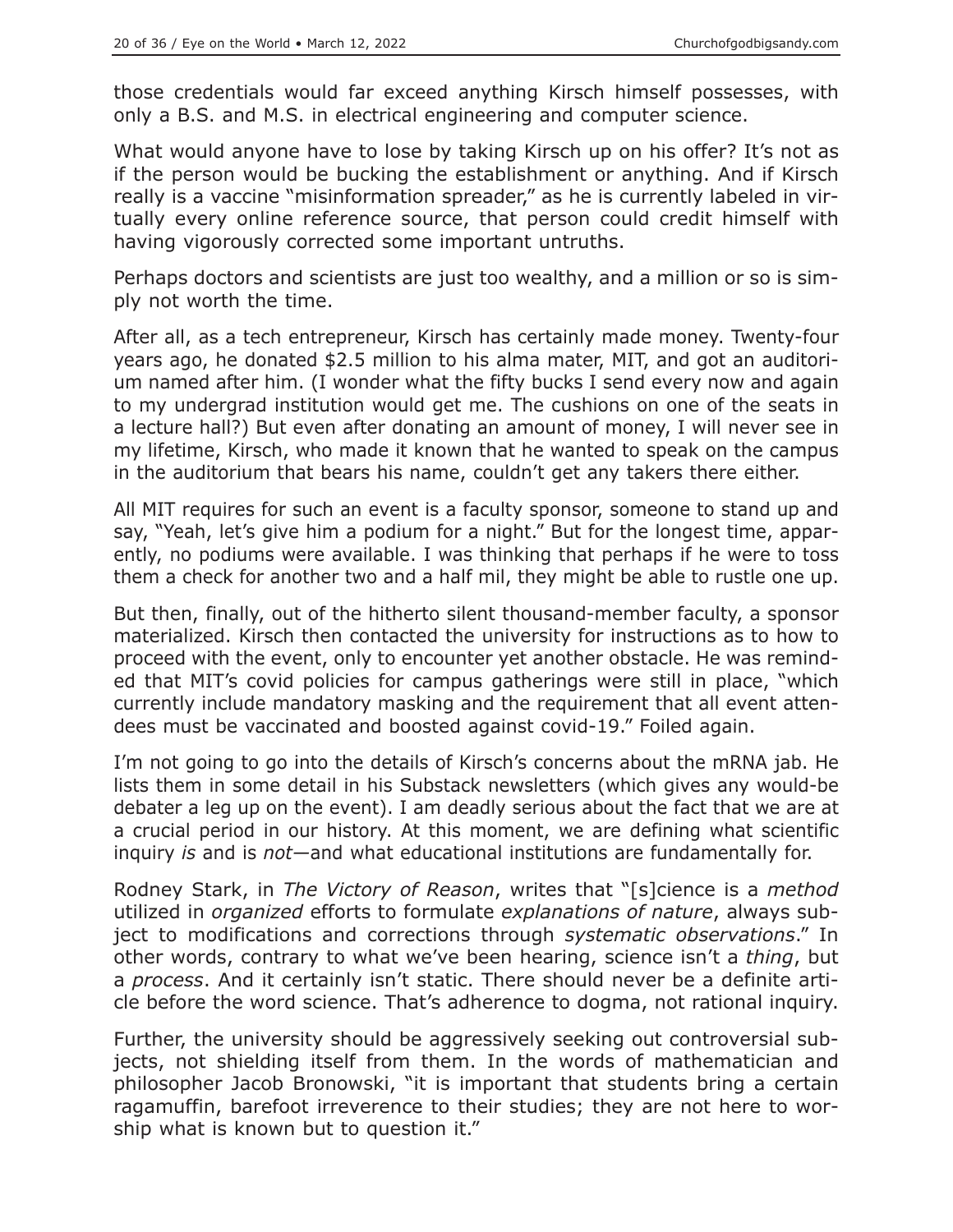But here we have a topic that could not be more vital—our medical response to a virus—and the subject is off-limits as if the very notion of interrogating it introduced a ripple in the placidity of doctrine, heresy into an unchanging belief system. Consequently, as Kirsch puts it so simply, "students will not have the opportunity to consider that there may be an alternate hypothesis that better fits the evidence on the table."

In the past, even the devout risked unspeakable suffering to get their religious questions out there, despite the infamy (or worse) that followed being labeled a heretic. Now we can't even countenance debate in *science*?

★★★★★

An article by Brian C. Joondeph, M.D. titled "Covid Vaccines—What Happened to 'Safe and Effective'?" was posted at americanthinker.com on March 7, 2022. Following is the article.

 $\overline{\phantom{a}}$  , where  $\overline{\phantom{a}}$ 

Covid vaccines were developed in record time, one might say at "warp speed," the name of the operation instituted by President Trump in 2020. We were assured by those in whom we place trust that these vaccines were "safe and effective."

In August 2021, President Biden told us, "After a strict process, the FDA has reaffirmed its findings that the Pfizer covid-19 vaccine is safe and effective, and the FDA has given its full and final approval."

The CDC said the same, and confirmed just days ago that, "Covid-19 vaccines are safe and effective." Dr. Anthony Fauci received his first dose of the Moderna vaccine a few days before Christmas in 2020, the same time I received my first dose of the same vaccine.

According to ABC News, "The event was shown live on national television as part of an effort to reassure Americans that the vaccine was safe and effective." Dr. Fauci felt "extreme confidence" in the vaccine science and wanted to get vaccinated publicly as a symbolic gesture for the rest of the country.

Major medical institutions such as Johns Hopkins University echoed Dr. Fauci and the CDC saying, "The Pfizer and Moderna vaccines are strongly recommended as safe and effective at preventing serious illness or death from covid-19."

How are vaccines developed?

The College of Physicians of Philadelphia explains, "Vaccine development is a long, complex process, often lasting 10-15 years and involving a combination of public and private involvement."

Johns Hopkins agrees, "A typical vaccine development timeline takes 5 to 10 years, and sometimes longer, to assess whether the vaccine is safe and efficacious in clinical trials, complete the regulatory approval processes, and manufacture sufficient quantity of vaccine doses for widespread distribution."

Normally, it's a step-wise process.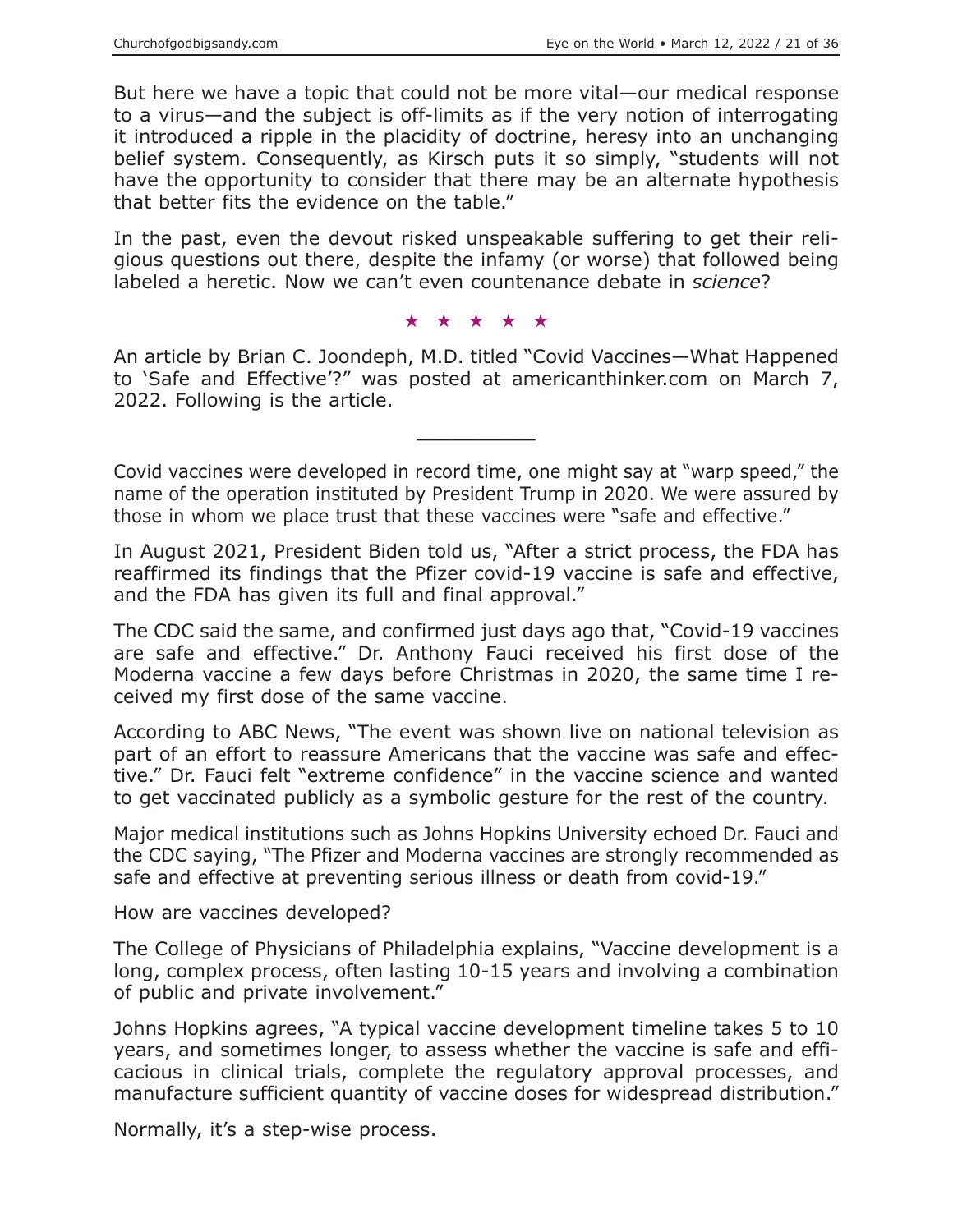■ Each clinical trial phase follows completion of the prior phase.

**F** [Process] can take a long time to accumulate cases to assess vaccine efficacy outside pandemic.

■ Manufacturing capacity is scaled-up after phase III trial and regulatory approval.

But this may be accelerated during a pandemic.

- Some clinical trial phases are combined.
- Cases accumulate rapidly to assess vaccine efficacy because of the pandemic.
- Manufacturing capacity is scaled up during the clinical trials but at financial risk.

For covid, this process was definitely accelerated. It was in March 2020 that covid went from an interesting news item to a battering ram pounding the entire world. And just 9 months later, not 5 to 10 years later, Dr. Fauci, myself, and many others received their first vaccine doses.

The mission of the FDA is to protect public health by, "ensuring the safety, efficacy, and security of human and veterinary drugs, biological products, and medical devices," and vaccines certainly fall into this category. Many bemoan the process when it is slow. How often do patients suffering from currently untreatable or inadequately treatable diseases wish the approval process was faster, hoping they don't die waiting for the next wonder drug to be approved?

How has this played out with the covid vaccines?

I must add the standard and necessary disclaimer that I am not anti-vaccine, having been personally fully vaccinated. Nor am I offering medical advice, only an analysis of where we are with covid vaccines now two years into this current pandemic. Any vaccine decisions should be between you and your physician based on a thoughtful analysis of risks and benefits, as is standard for any medical intervention.

Several reports are worthy of analysis regarding the "safe and effective" assertions made by regulatory authorities and leaders. Start with safety.

Last week, as reported by Yahoo! Finance, the FDA released, under orders from a U.S. District Judge, 55,000 pages of clinical trial documents which Pfizer submitted to the FDA as part of the approval process. Originally the FDA wanted to suppress this data for 75 years as they had "limited resources" to prepare this data for release, yet they took approximately 75 days to review and analyze this same data before granting approval.

In the appendix is a "List of adverse events of special interest," noting 1,291 different adverse events post-vaccination, running 9 pages. There is always the issue of association versus causation, but the fact that Pfizer submitted this data to the FDA and the FDA fought to prevent its release raises red flags.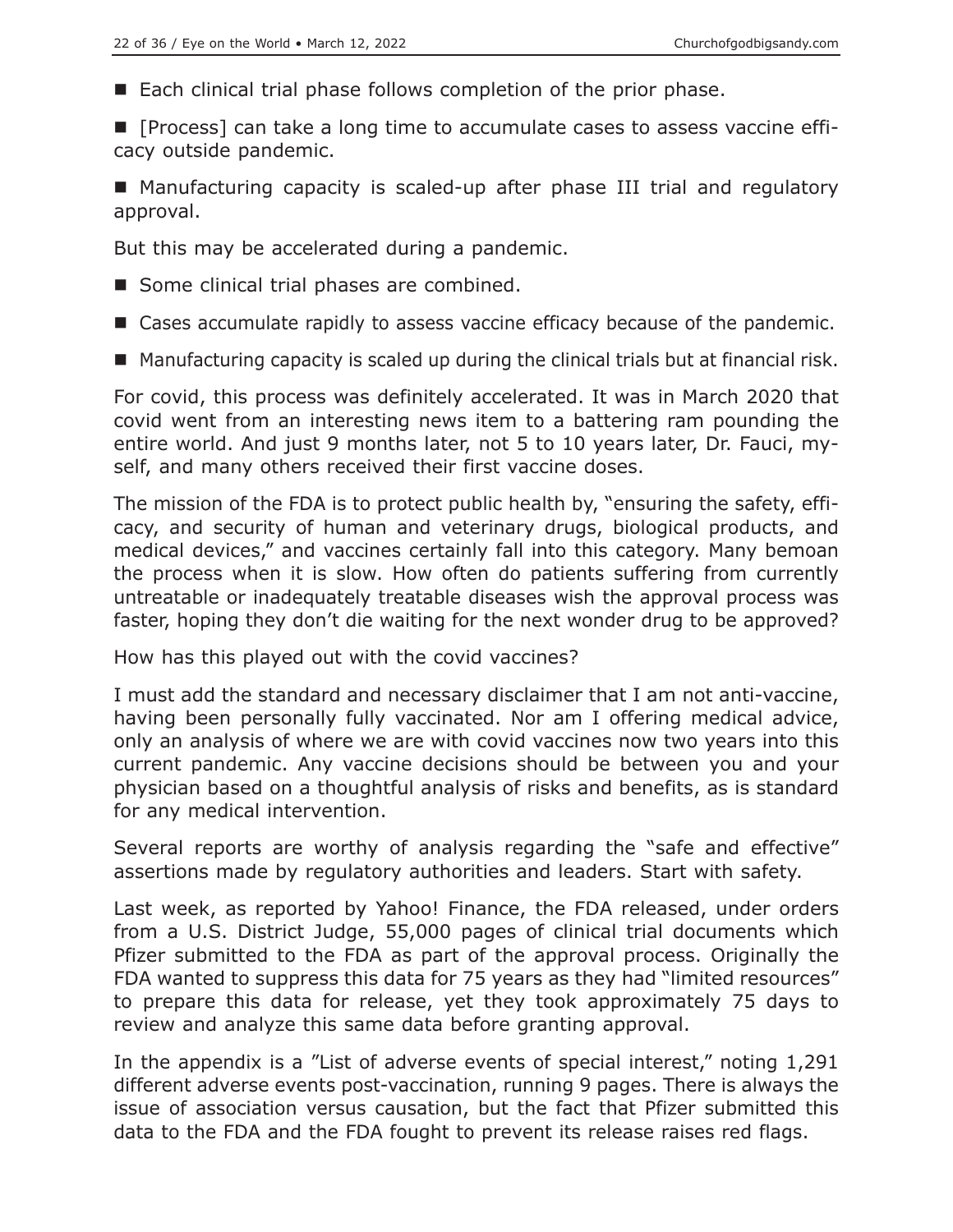Aside from the FDA submission, there is the VAERS database that specially tracks vaccine-related adverse effects.

As Yahoo Finance reported: "From mid-December, 2020 through February 18, 2022, the U.S. government's database, the Vaccine Adverse Events Reporting System (VAERS), has received 1,134,984 reports of adverse events, including 24,402 deaths, following covid vaccination. Additionally, there have been 4,021 cases of myocarditis and pericarditis in the U.S. with 2,475 cases associated with Pfizer, 1,364 cases with Moderna and 171 cases with J&J's covid vaccine. These include 643 reports of myocarditis and pericarditis in children aged 12 to 17."

The U.S. Department of Defense also reported, "Sharp spikes in miscarriages, myocarditis, cancer diagnoses, Bell's palsy, female infertility" post-vaccination. Yet this is deemed unnewsworthy and the media's so-called "fact checkers" are always trying to "add context" rather than encourage further analysis and discussion.

Then there is efficacy.

British independent new site, The Expose, reported last week: "The latest data published by the UK Health Security Agency confirms deaths are rising dramatically among the triple vaccinated population whilst declining steadily among the not-vaccinated population in England. With the most recent figures showing the fully vaccinated accounted for 9 in every 10 covid-19 deaths over the past month; and the triple vaccinated accounted for 4 in every 5 of them."

The data are from an official government website which reports 70 percent of individuals in England receiving at least one vaccine dose, 65 percent getting two doses, and 50 percent boosted, meaning three doses. They also found vaccine effectiveness for the AstraZeneca vaccine dropping "to almost no effect from 20 weeks after the second dose." For Pfizer and Moderna, the effectiveness dropped "to around 10% by 25 weeks after the second dose."

They note that booster efficacy also quickly wanes, "Vaccine effectiveness estimates for the booster dose are very similar, irrespective of the primary course received."

This is just one bit of data and as the U.K. government points out, "This raw data should not be used to estimate vaccine effectiveness." But it's also noteworthy, as are similar reports from other countries. NPR reported last summer, "Highly vaccinated Israel is seeing a dramatic surge in new covid cases."

These reports raise questions of both safety and efficacy of the covid vaccines. This does not require a knee-jerk response of no vaccines for anyone or the opposite of how-dare-you-question the vaccines. Instead, why not a middle ground of asking questions, analyzing, and honestly reporting the data?

CDC Director Rochelle Walensky at last admitted that the CDC dropped the ball on honesty saying, the CDC misled the public about long-term effectiveness with "too little caution and too much optimism." She went further, "Nobody said 'waning' when this vaccine is going to work, oh, maybe it will wear off or not be as potent against the new variant."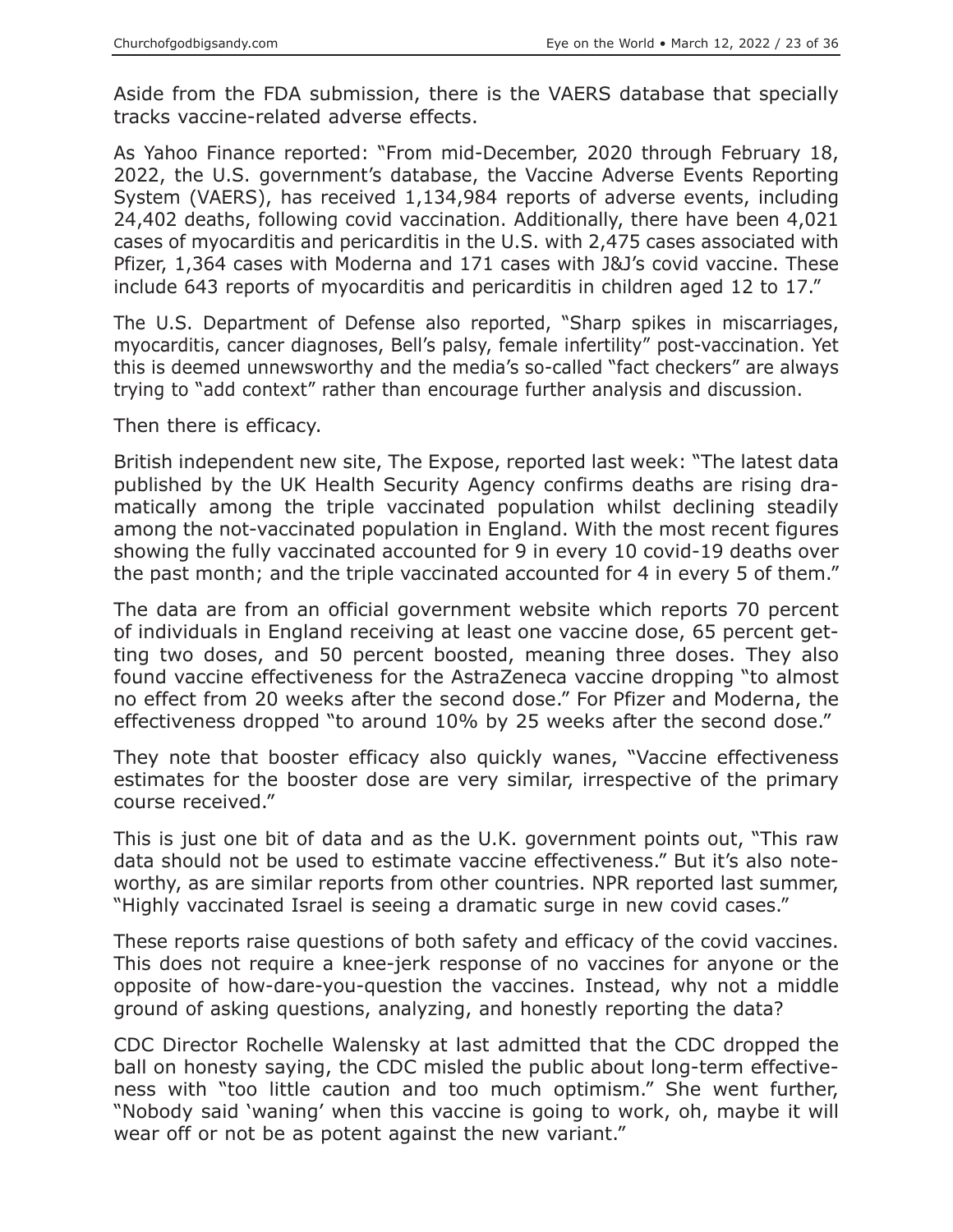By necessity, we as a society need to have a basic level of trust in our medical and government institutions, regulatory or leadership. We are told one thing repeatedly, and threatened, shamed, or chastised if we ask questions or challenge the narrative. Then when news or data are released that contradicts the narrative, trust in our institutions diminishes.

We have seen this numerous times with covid, over subjects like natural immunity, off-label therapeutics, lockdowns, mask mandates, and social distancing, where discussion or disagreement is not allowed. Going further, many political issues became *verboten* to question or discuss, including Trump-Russia collusion, Hunter Biden's laptop, election integrity, and so on. Those who dared question the establishment narrative were banned from social media and polite society.

Businesses and lives were ruined by covid and the resulting restrictions and mandates.

Given the world's collective sacrifice, aren't we entitled to honesty and transparency from those who create these rules and hold the fates of so many individuals in their hands?

■ Or has everything about covid been simply a means to an end, replacing freedom and liberty with top-down control?

★★★★★

"Eye on the World" comment: The following headlines are about articles that involve the United States. The articles were not posted, but the headlines give the essence of the story.

 $\overline{\phantom{a}}$  , where  $\overline{\phantom{a}}$ 

## **Comments about abortion**

■ An article by Rebecca Downs titled "Joe Biden Shamelessly Promotes Abortion as 'Advancing Liberty and Justice' and 'Access to Health Care' in SOTU" was posted at townhall.com on March 2, 2022.

■ An article by Arek Sarkissian titled "Florida Lawmakers [State Senators] Approve Strictest Abortion Ban in State's History [Prohibiting Abortion After 15 Weeks of Pregnancy]" was posted at politico.com on March 3, 2022.

 An article by Thomas D. Williams titled "Catholic League: Joe Biden's Deceptive Language on Abortion Is 'Orwellian' " was posted at breitbart.com on March 4, 2022.

 An article by Terence P. Jeffrey titled "Kamala Harris Says Killing a Late-Term Unborn Baby Is Protected by 'Woman's Right to Make Decisions About Her Body' " was posted at cnsnews.com on March 7, 2022.

■ An article by Sam Dorman titled "Biden's NIH [National Institutes of Health] Refuses to Answer Questions About University of Pittsburgh Experiments on Aborted Babies" was posted at thefederalist.com on March 9, 2022.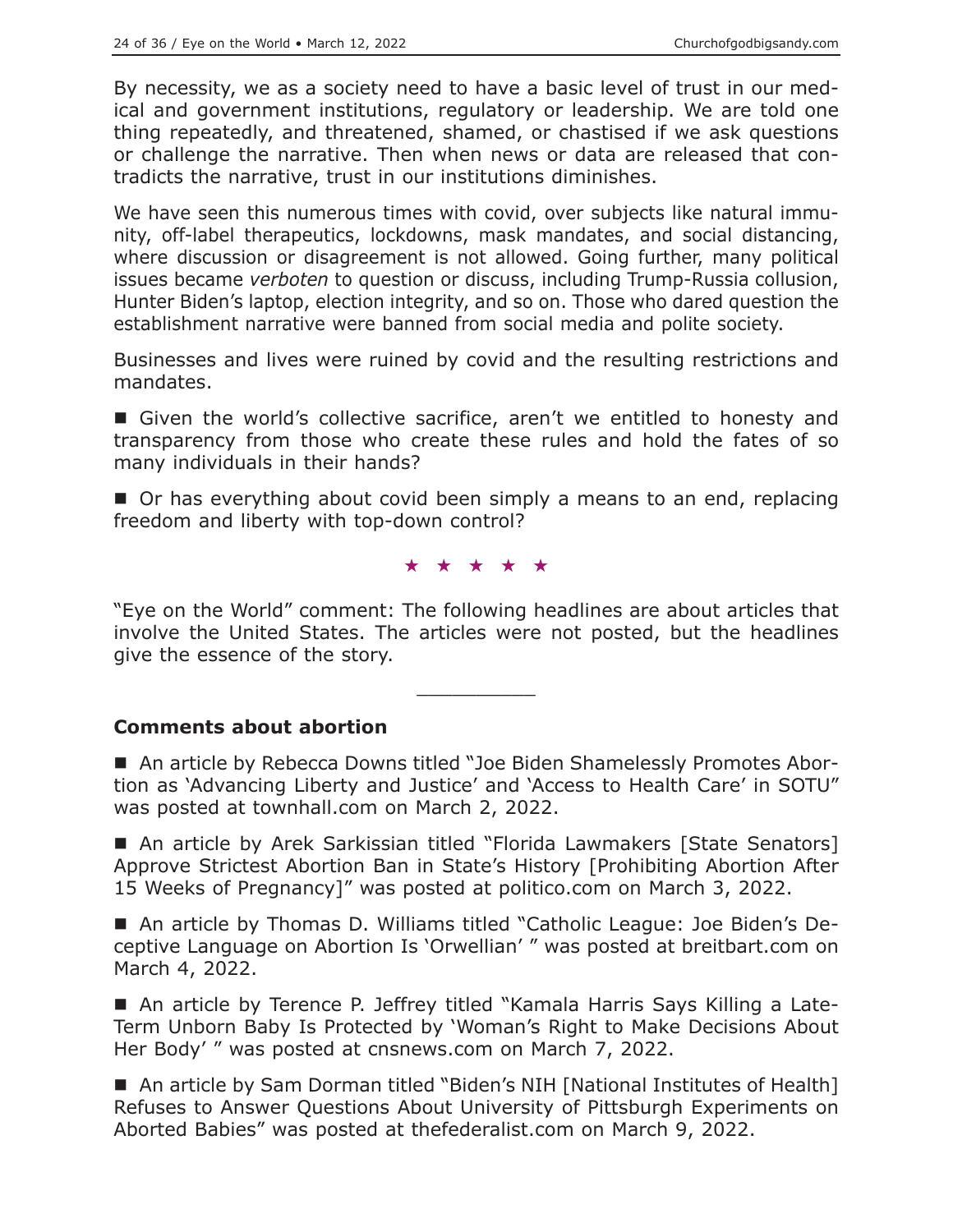## **Comments about government and corporate snooping**

■ An article by Timothy Nerozzi titled "13 States Sue Biden Administration for Any Communications on FBI Surveillance of Parents Protesting School Boards" was posted at foxnews.com on March 4, 2022.

■ An article by Dr. Joseph Mercola titled "Digital Passport System Has Quietly Rolled Out" was posted at mercola.com on March 7, 2022.

## **Comments about government and corporate censorship**

■ Looking back to February 2022, an article by Ian Miles Cheong titled "Flashback: GoFundMe Supported Antifa-Occupied 'CHAZ/CHOP' Even After People Were Murdered" was posted at thepostmillennial.com on Feb. 4, 2022.

■ Looking back to February 2022, an article by Caroline Downey titled "Go-FundMe Blocks \$10 Million in Donations to Canadian Trucker Convoy" was posted at nationalreview.com on Feb. 5, 2022.

■ Looking back to February 2022, an article by Betsy McCaughey titled "GoFundMe's \$10.1 Million shutdown of Canadian Truckers Shows It's Time to Rein in Big Tech" was posted at nypost.com on Feb. 7, 2022.

■ An article by Elle Reynolds titled "After Banning Trump for Denouncing Violence, Twitter Lets Putin Keep His Account" was posted at thefederalist. com on March 4, 2022.

■ An article by Katie Pavlich titled "CDC Director Finally Admits Realities That Used to Get People Banned" was posted at townhall.com on March 5, 2022.

## **Illegal immigration**

■ An article by John Binder titled "Sanctuary State Oregon to Spend \$15 Million in Taxpayer Dollars Helping Illegal Aliens Avoid Deportation" was posted at breitbart.com on March 4, 2022.

■ An article by Penny Starr titled "Sacramento County Sheriff: Sanctuary City Policy Led to Illegal Alien Killing His Daughters" was posted at breitbart. com on March 7, 2022.

■ An article by John Binder titled "Nine-Time Deported Illegal Alien Charged With Molesting 9-Year-Old Girl" was posted at breitbart.com on March 7, 2022.

 An article by John Binder titled "Russians, Ukrainians Increasingly Using Southern Border to Get Into U.S." was posted at breitbart.com on March 7, 2022.

## **Comments about election news**

■ Looking back to March 2021, an article by Hannah Bleau titled "Poll: Majority of Black and Hispanic Voters Support Voter ID" was posted at breitbart. com on March 23, 2021.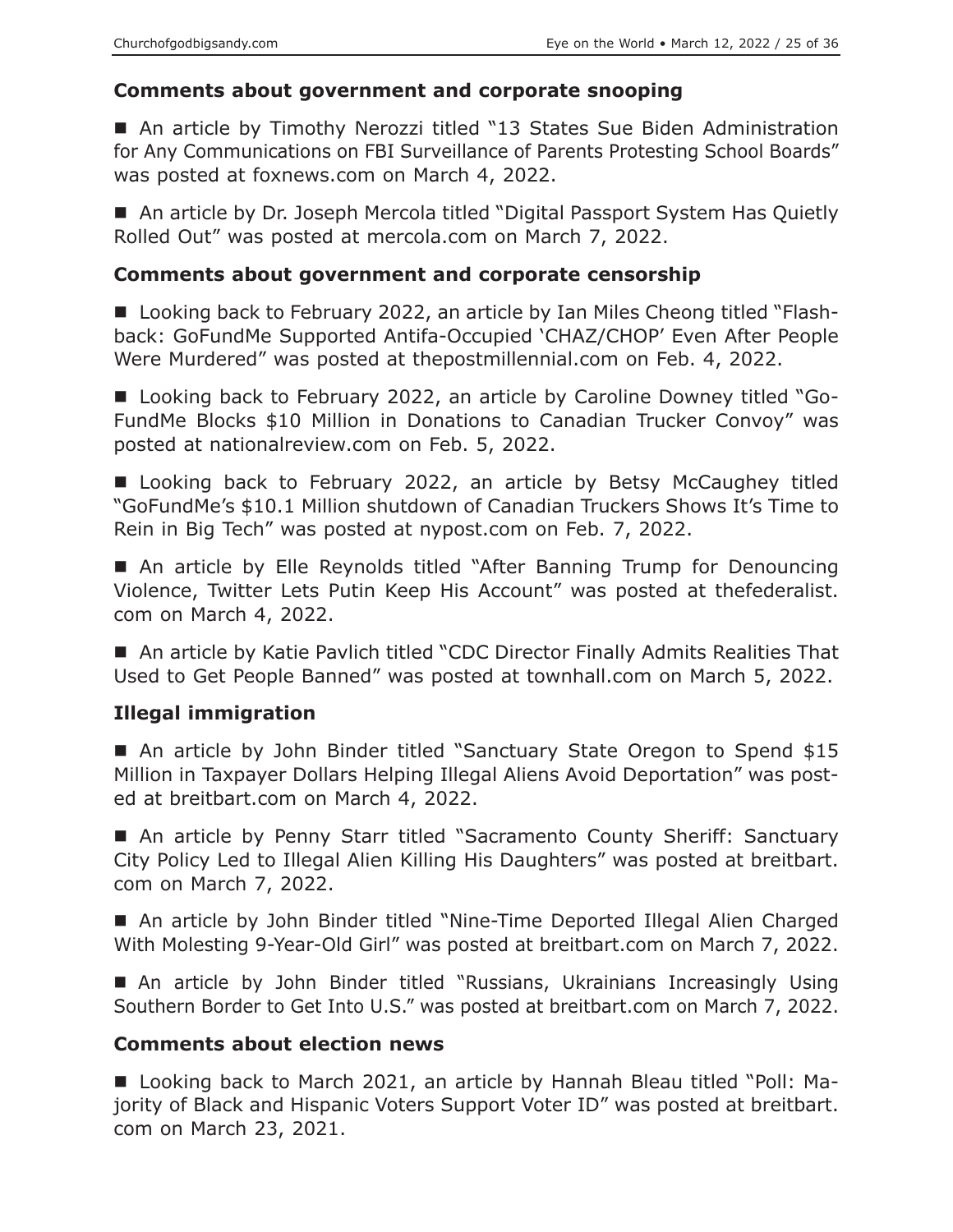■ An article by Jacob Bliss titled "Texas Sees Higher Voter Turnout After Election Integrity Law [Which Includes Common Sense Voter ID]" was posted at breitbart.com on March 3, 2022.

■ An article by Guy Benson titled " 'Suppression'[Due to Voter ID]?: Texas Primary Turnout Increases, Including Among Democrats" was posted at townhall.com on March 4, 2022.

 An article by Bob Price titled "Democrat Controlled Election in Texas' Largest County [Harris County Which Includes Houston] Fails to Count 10,000 Mail-In Ballots" was posted at breitbart.com on March 6, 2022.

 An article by Paul Bois titled "Kamala Harris Compares Republicans to Brutal Alabama Troopers on Bloody Sunday [When Denouncing Voter IDs]" was posted at breitbart.com on March 7, 2022.

■ An article by Hannah Bleau titled "Poll: Majority of Democrats Agree That Photo ID to Vote Is a 'Reasonable Measure' " was posted at breitbart.com on March 8, 2022.

## **Orchestrated reset—about the economy, not climate**

■ Looking back to July 2019, an article by Adam Shaw titled "AOC's Top Aide Admits Green New Deal About the Economy, Not Climate" was posted at foxnews.com on July 12, 2019.

 An article by Tom Brown titled "Elon Musk Rails Against Woke Trend to Make Corporate America More 'Socially Conscious' Saying ESG [a European Union-Sponsored Checklist of 'Environmental, Social and Governance' Criteria Companies] Have Been 'Twisted to Insanity' and Should Be 'Deleted If Not Fixed' " was posted at dailymail.co.uk on March 10, 2022.

## **Comments about climate warriors**

■ An article by Ian Hanchett titled "[Oregon Senator Jeff] Merkley: 'We Should Have a Climate Emergency' and Need to 'Have the World Transition' to Green Energy to Undercut Russia" was posted at breitbart.com on March 7, 2022.

■ An article by Tyler Olson titled "Kerry Pushes 45% Cut in Carbon Emissions by 2030, Dodges Question on Manchin Call for More Energy Production" was posted at foxbusiness.com on March 7, 2022.

■ An article by Paul Bois titled "New York Senate Democrats [Rachel May and Robert Jackson] Apologize for Comparing Climate Change to 9/11" was posted at breitbart.com on March 9, 2022.

## **Fossil fuel—oil prices skyrocket**

■ An article by Ryan Saavedra titled "Price of Oil Per Barrel Doubles From What It Cost a Few Months Ago" was posted at dailywire.com on March 6, 2022.

■ An article by Melissa Koenig titled "Crunched at the Pump: Gas Spikes to Nearly \$7 a Gallon in LA County as Average National Price Tops \$4 for First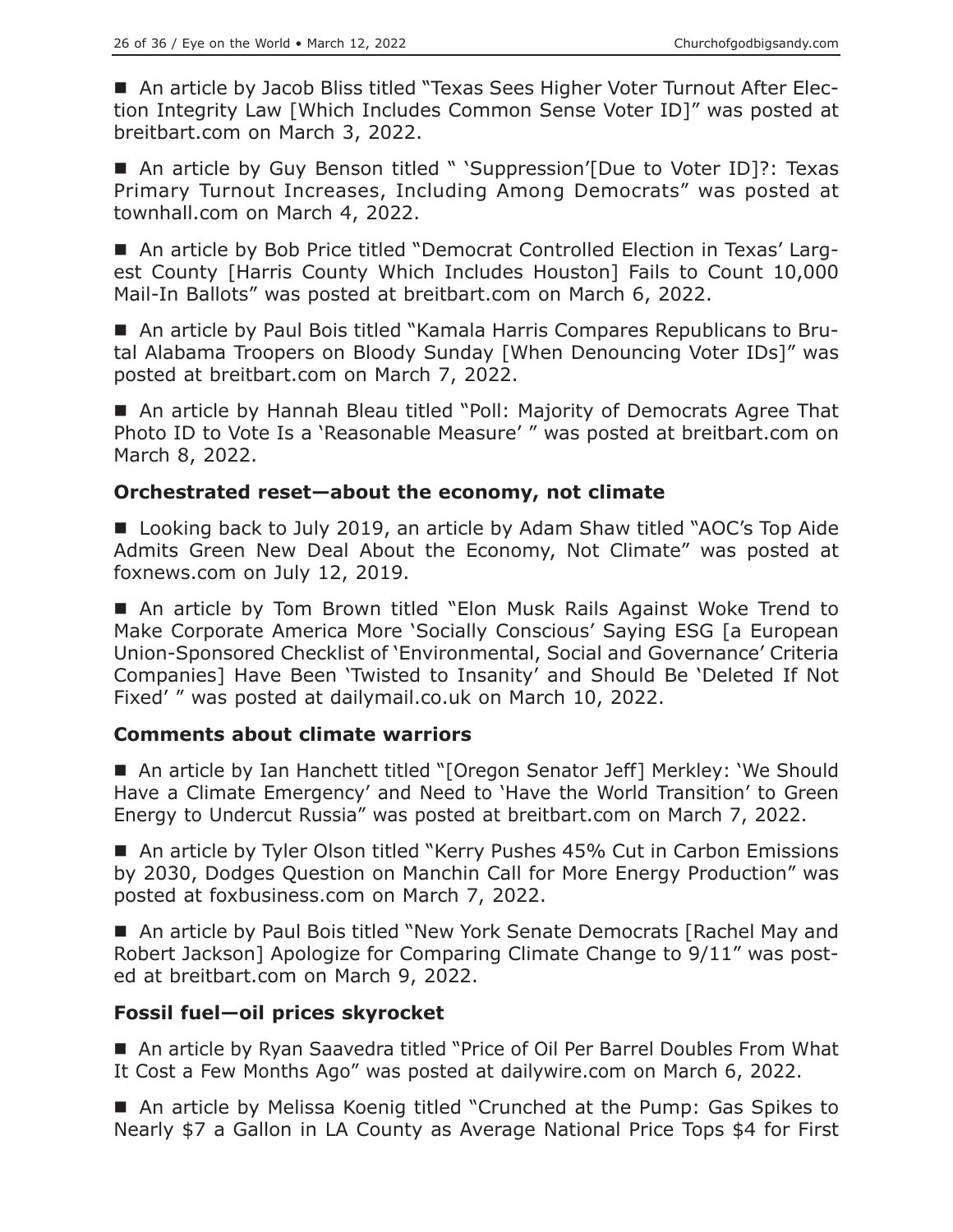Time Since 2008 as Ukraine Crisis and Bidenflation Stoke Fears of Costly Fuel" was posted at dailymail.co.uk on March 6, 2022.

■ An article by Robert Kraychik titled "U.S. Crude Oil Imports Up 40.6% Under Biden Compared to Trump" was posted at breitbart.com on March 7, 2022.

■ An article by Andrew Keshner titled " 'Americans Have Never Seen Gasoline Prices This High—Nor Have We Seen the Pace of Increases So Fast and Furious': Gas Tops \$4 a Gallon" was posted at marketwatch.com on March 7, 2022.

 An article by Annika Olson titled "As Gas Prices Hit Record High, Communities of Color and Rural Households Suffer the Most" was posted at usatoday. com on March 9, 2022.

## **Fossil fuel—don't buy Russian oil**

■ An article by Terence P. Jeffrey titled "U.S. Petroleum Imports From Russia Set a Record in Biden's First Year" was posted at cnsnews.com on March 1, 2022.

■ An article by Tim Meads titled "Jen Psaki Blames Putin for High Cost of Gas; Ignores Price Hikes in 2021" was posted at dailywire.com on March 4, 2022.

 An article by Virginia Kruta titled "Nikki Haley Unloads on Biden Administration for Buying Russian Oil: 'You Never Sleep With the Devil Because Then the Devil Owns You' " was posted at dailywire.com on March 6, 2022.

■ An article by Morgan Phillips titled "Just 7% of America's Imported Oil Is Russian, So Why Is Biden Choosing 'Terrorists Over Texans'? Experts Say Ban Wouldn't Impact Supply and U.S. Wells or Canada Could Plug the Gap Instead of 'Funding Putin's War Chest' " was posted at dailymail.co.uk on March 7, 2022.

■ An article by Ian Hanchett titled "GOP [Kansas] Sen. [Roger] Marshall: Biden's 'War' on U.S. Oil Means 'We're Funding' 'Evil Axis' of Russia, China, Iran" was posted at breitbart.com on March 7, 2022.

■ An article by Jordan Boyd titled "Biden Plans to Ban Russian Oil Imports But Buy It From Moscow's Allies—Instead of Producing It at Home" was posted at thefederalist.com on March 8, 2022.

■ An article by Houston Keene titled "Cruz Blasts Biden Administration for 'War on Energy'; Says Dems Would 'Rather Fund Terrorism' Over Energy Independence" was posted at foxnews.com on March 8, 2022.

■ An article by Katie Pavlich titled "Biden Bans Russian Oil, Insists His Climate Agenda Is the Way Forward" was posted at townhall.com on March 8, 2022.

## **Fossil fuel—be energy independent**

 An article by Staff titled "American 'Energy Independence' Should Be Really Simple" was posted at dailywire.com on March 5, 2022.

 An article by Dillon Burroughs titled "Sen. Ted Cruz Joins Elon Musk in Call for Increased American Oil and Gas Output" was posted at dailywire.com on March 6, 2022.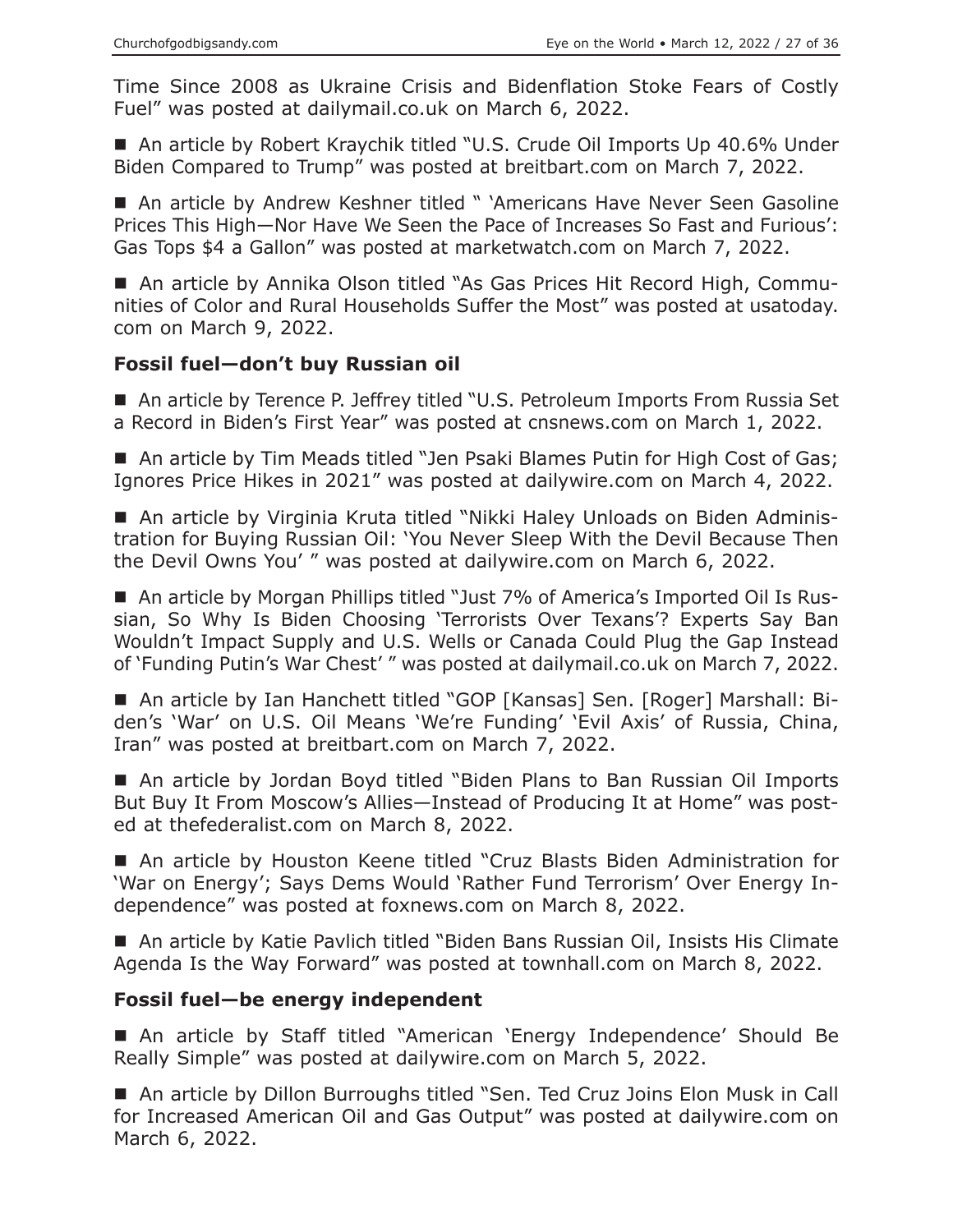An article by Frances Martel titled "Reports: Joe Biden Seeking Oil Deal With Socialist Venezuela, Russia's Best Friend" was posted at breitbart.com on March 7, 2022.

■ An article by Steven Nelson titled "Saudi Arabia, UAE Leaders Ignore Biden When He Calls to Talk Gas Prices: Report" was posted at nypost.com on March 8, 2022.

■ An article by Virginia Kruta titled "MSNBC Anchor [Katy Tur] Admits It's 'Insane' That U.S. Is Not Energy Independent" was posted at dailywire.com on March 8, 2022.

■ An article by John Rigolizzo titled "Two Democrat Senators [Joe Manchin of West Virginia and Jon Tester of Montana] Join Republicans in Calling for U.S. to Increase Domestic Oil Production" was posted at dailywire.com on March 8, 2022.

■ An article by Katie Jerkovich titled " 'There's An Ideology of Punishment': Greg Gutfeld Says Soaring Gas Prices Aren't About Ukraine at All" was posted at dailywire.com on March 8, 2022.

■ An article by Tim Meads titled "Joe Biden's Energy Policy Is the Embodiment of 'America Last' " was posted at dailywire.com on March 8, 2022.

■ An article by Melanie Arter titled "Psaki: Biden Allowing Keystone Pipeline Won't Affect Gas Prices Faster Than Getting U.S. Off Fossil Fuels" was posted at cnsnews.com on March 8, 2022.

■ An article by Susan Jones titled "Biden Claims; 'Can't Do Much Right Now' on Soaring Gas Prices, Blames 'Russia'—But What About U.S. Production?" was posted at cnsnews.com on March 9, 2022.

 An article by Trent Baker titled "Biden National Economic Council Head [Brian] Deese: 'No Amount of Domestic Production We Can Do to Reduce' Gas Prices" was posted at breitbart.com on March 9, 2022.

■ An article by Jordan Boyd titled "When It Comes to Oil, Biden Never Planned to Put America First" was posted at thefederalist.com on March 9, 2022.

■ An article by Trent Baker titled "[Ted] Cruz: Biden Admin Energy Policy 'Completely Incoherent' [and] 'Makes No Sense' " was posted at breitbart. com on March 9, 2022.

■ An article by Paul Bois titled " '9/11 Families United' Blasts Joe Biden for Seeking Saudi Oil" was posted at breitbart.com on March 10, 2022.

## **Comments about electric vehicles**

■ An article by Emily Goodin titled "Kamala Harris Says It Is Time to Make a 'Transition' to Green Energy as She Pushes Electric Cars and 'Clean Transit' With Pete Buttigieg While Americans Face Record Gas Prices" was posted at dailymail.co.uk on March 7, 2022.

■ An article by Ben Werschkul titled "Biden Elevates Ford, GM and Now Siemensbut Not Tesla—in Big EV Push" was posted at yahoo.com on March 7, 2022.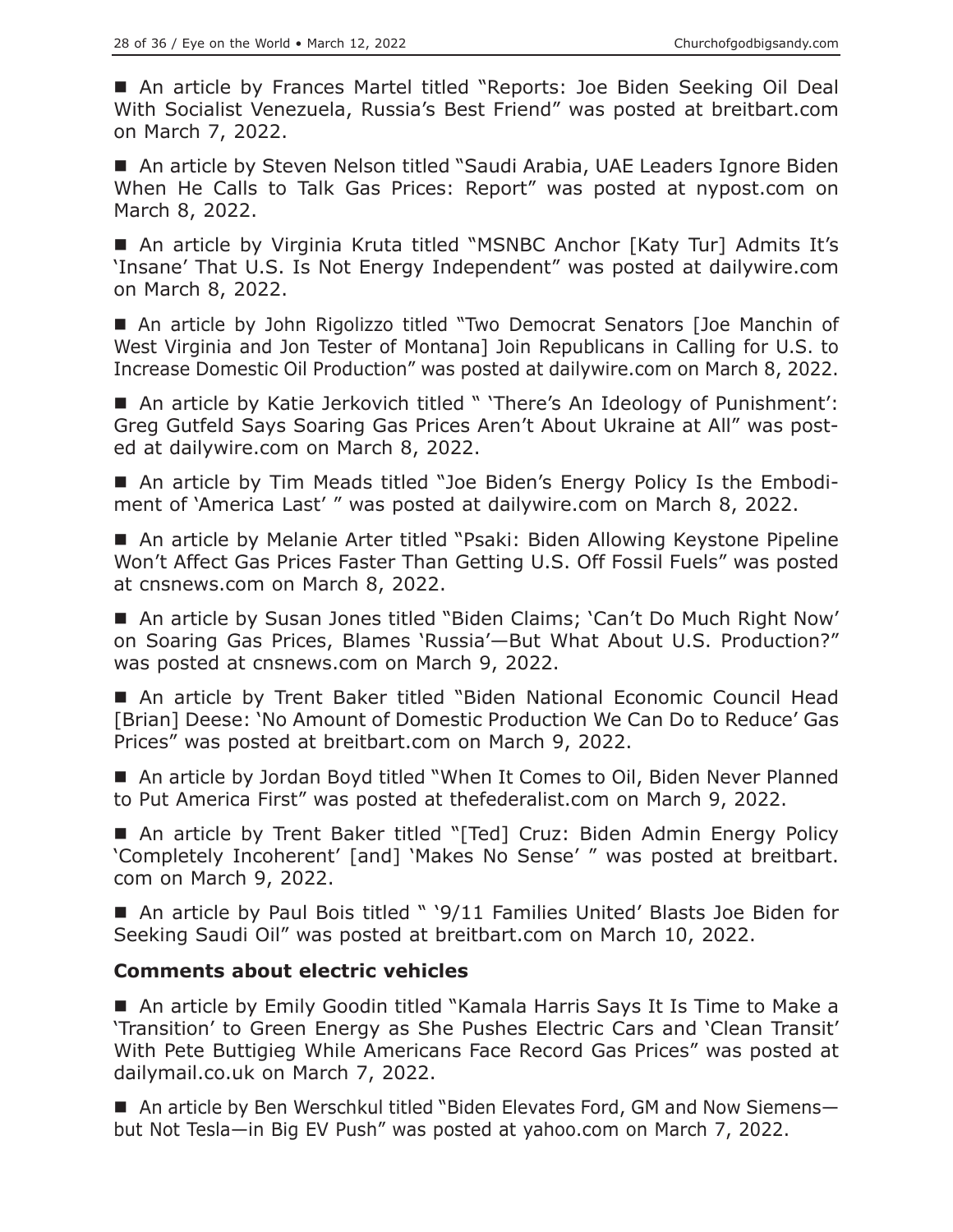# **Congress—Omnibus spending bill**

■ A video and an article by John Rigolizzo titled "Watch: Republican Rep. Chip Roy Blasts Omnibus Spending Bill for Not Fixing Oil Prices, Border Crisis" were posted at dailywire.com on March 9, 2022.

# **Deficit**

 An article by Hans Bader titled "Congress to Boost Spending Across the Board Despite Unprecedented National Debt" was posted at cnsnews.com on March 9, 2022.

# **Inflation**

 An article by Spencer Brown titled "Psaki Claims Rising Gas Prices Have Nothing to Do With Biden Policies" was posted at townhall.com on March 4, 2022.

■ An article by Jacob Bliss titled "Rep. Cindy Axne Claims Inflation Is Not Linked to Massive Democrat Spending" was posted at breitbart.com on March 9, 2022.

■ An article by Christopher Jacobs titled "With Inflation at Its Highest in Decades, Congress Works to Shovel Trillions More Out the Door in a Craptastic 'Omnibus' " was posted at thefederalist.com on March 10, 2022.

■ An article by Matt Palumbo titled "Inflation Soars 7.9% in February With No End in Sight" was posted at bongino.com on March 10, 2022.

# **Finances**

 A Reuters article by Brijesh Patel titled "Palladium Catches a Breath After Record Rally on Ukraine Crisis" was posted at reuters.com on March 7, 2022.

■ An article by Harriet Torry and Anthony DeBarros titled "Higher Vehicle, Energy Imports Push January U.S. Trade Deficit to New Record" was posted at wsj.com on March 8, 2022.

## **More government employees**

 An article by Terence P. Jeffrey titled "Government Grew by 24,000 Employees in February" was posted at cnsnews.com on March 4, 2022.

# **Comments about defunding the police**

■ Looking back to June 2020, an article by Paige Fernandez titled "Defunding the Police Will Actually Make Us Safer" was posted at aclu.org on June 11, 2020.

■ An article by Henry Rodgers titled "Rep. Ayanna Pressley [Who Promoted 'Defund the Police'] Spent Thousands of Taxpayers Dollars on Private Security, House Records Show" was posted at dailycaller.com on March 7, 2022.

# **Comments about excessive violent crime**

■ An article by Alyssa Guzman titled "America's Crime-Ridden Woke Capital of Portland Is Already on Track to Surpass Last Year's Record-Breaking Murder Total, With Homicides Up More Than 10% Compared to 2021" was posted at dailymail.co.uk on March 5, 2022.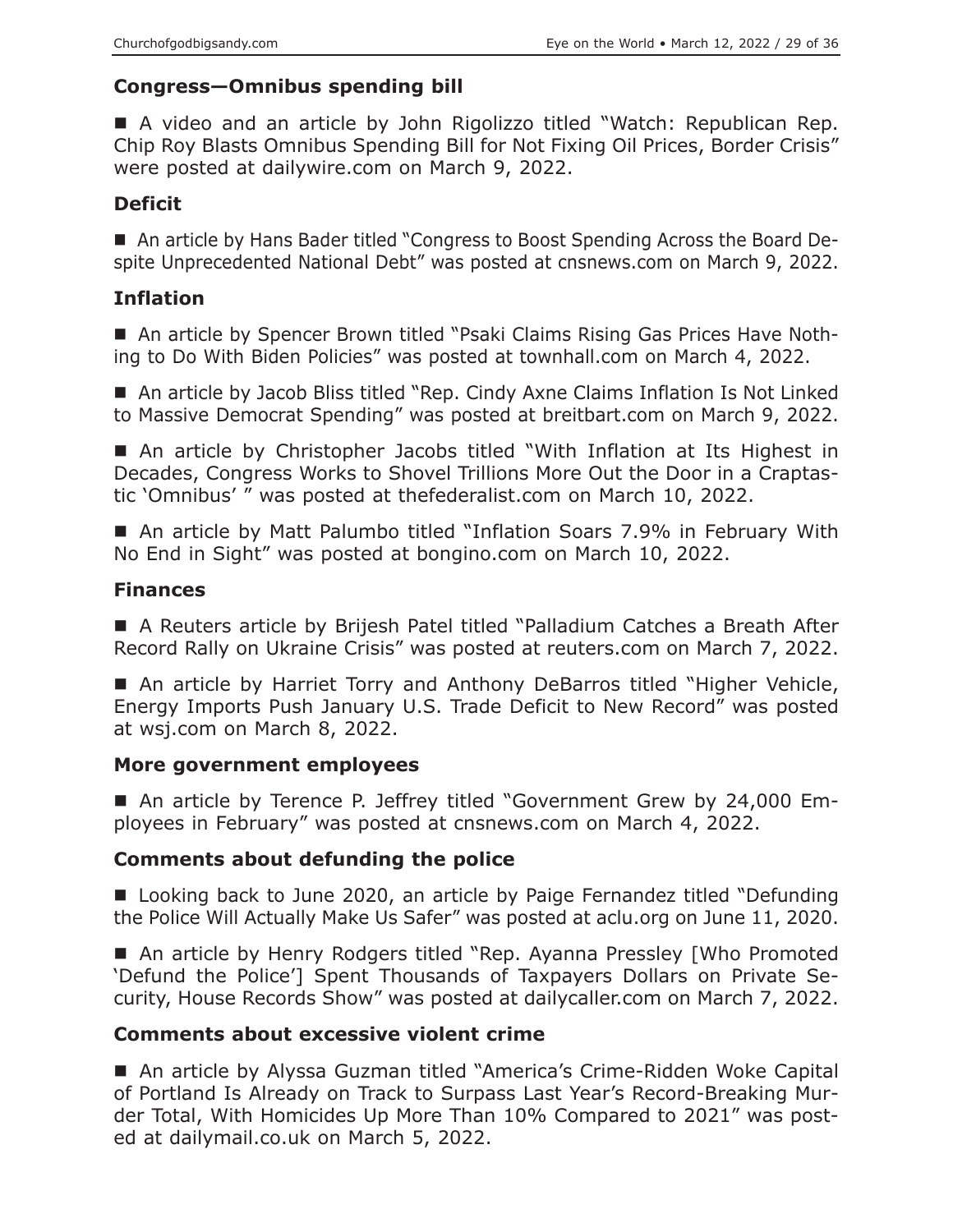## **Comments about weapons**

■ An article by Awr Hawkins titled "Report: Good Guy With Gun Stops Kansas High School Shooter" was posted at breitbart.com on March 4, 2022.

# **Comments about January 6 Capitol riot**

 An article by Leslie McAdoo Gordon titled "January 6 Defendant Being Illegally Detained—Locked Up More Than 80 Days With No Indictment" was posted at redstate.com on March 7, 2022.

 An article by Janon Fisher titled "Bill Barr Says If He Were AG He Would Not Prosecute Trump for January 6 Riot Despite Holding Him 'Morally Responsible' and Claims He Wouldn't Go After Ex-President for Taking Classified Documents to Mar-a-Lago" was posted at dailymail.co.uk on March 7, 2022.

# **Comments about investigation by John Durham**

■ Looking back to February 2022, an article by Jonathan Turley titled "Durham Probe Proves Some Media Would Rather Ignore a Major Story Than Expose Their Role in Covering It Up" was posted at foxnews.com on Feb. 16, 2022.

■ An article by John Solomon titled "Durham Filing Raises Prospect History Might Have Changed If Clinton Lawyer Hadn't Lied" was posted at justthenews. com on March 6, 2022.

## **Are parents domestic terrorists?**

■ An article by Breccan F. Thies titled "Jim Jordan: NSBA [National School Boards Association] Colluded With Biden Admin to 'Intimidate and Silence Parents' Using Federal Law Enforcement" was posted at breitbart.com on March 9, 2022.

## **Comments about educating our youth**

■ An article by M.D. Kittle titled "Parents Not 'Entitled to Know' [Their Kids' Gender Identity, According to Woke Training Session in the Eau Claire, Wisconsin Area School District]" was posted at wisconsinspotlight.com on March 3, 2022.

## **Comments about racism and white supremacy**

 An article by Pam Key titled "[Correspondent Elie] Mystal: U.S. Constitution Is 'Trash' Written by Slave-Owning 'White People' [Is What He Said on 'The View']" was posted at breitbart.com on March 4, 2022.

■ An article by Katie Daviscourt titled "Florida Police Chief Fired for Alleged Bias Favoring Non-White Officers" was posted at thepostmillennial.com on March 7, 2022.

## **Comments about critical race theory**

■ An article by Breecan F. Thies titled "Gretchen Whitmer's Critical Race Theory Crusade: 'We Believe Education Is the Key to Promoting Social Justice' " was posted at breitbart.com on March 3, 2022.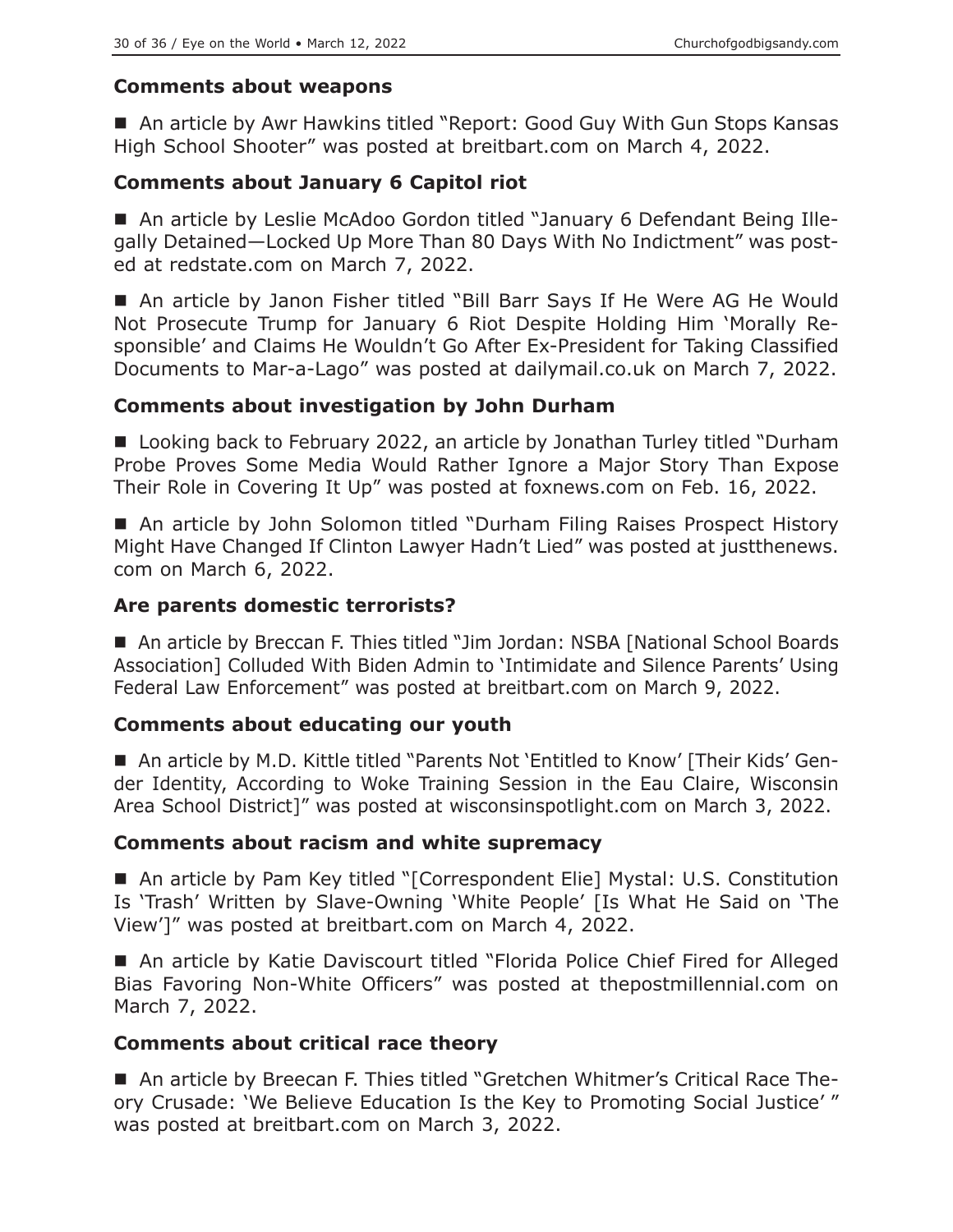# **Comments about harassment of Asian citizens**

■ An article by Adam Manno titled "Two Asian Children, Aged 10 and 15, Are Stabbed in the Back of the Head While Defending Their Mother, 37, 'From a Co-Worker Who Knifed Her in the Back' Before Turning Himself in to Police in Philadelphia" was posted at dailymail.co.uk on March 6, 2022.

■ An article by Maina Chen titled "NYPD Looking for Man Who Hit Asian Subway Rider With Hammer After They Bumped Into Each Other" was posted at nextshark.com on March 9, 2022.

## **Comments about harassment of black citizens**

■ An article by Noah A. McGee titled "Black Law Student in Rhode Island Says Deputy Thought She Was a Defendant" was posted at theroot.com on March 9, 2022.

## **Comments about Marxist BLM corporation**

■ An article by Julio Rosas titled "Tacoma Woman Sentenced to Prison for Torching Police Cars During Seattle's BLM Riots" was posted at townhall.com on March 3, 2022.

## **Comments about police misconduct**

 An article by Asher Notheis titled "Texas Police Bodycam Footage of Arrest of Allen West's Wife 'Stinks of Harassment' " was posted at washingtonexaminer.com on March 8, 2022.

■ An article by Nicole Lyn Pesce titled "Police Body Cam Footage Shows 'Black Panther' Director Ryan Coogler Handcuffed After Bank of America Teller Thought He Was a Bank Robber" was posted at marketwatch.com on March 9, 2022.

## **Comments about Anthony Fauci**

■ An article by Haisten Willis titled "Fauci Fades From Airwaves as White House Looks Beyond Covid" was posted at washingtonexaminer.com on March 7, 2022.

## **Vaccines—follow the money**

■ An article by Mansur Shaheen titled "Pfizer and Moderna Set to Make \$51 Billion in Covid-19 Vaccine Sales in 2022: Global Health Leaders Call for Pharma Companies to Make Shots Available in the Developing World" was posted at dailymail.co.uk on March 4, 2022.

■ An article by Adam Manno titled "Moderna Approved a \$926 Million Golden Parachute for Its CEO at the End of 2021 in the Event He's Replaced: French-Born Executive, 49, Is Already Worth \$4.3 Billion and Lives in \$1.2 Million Boston Apartment" was posted at dailymail.co.uk on March 10, 2022.

## **People's convoy protests covid restrictions**

 A Reuters article by Ted Hesson titled "Trucks, RVs and Cars Flock to Washington Area [Circling the Nation's Capital] to Protest Covid Restrictions" was posted at reuters.com on March 5, 2022.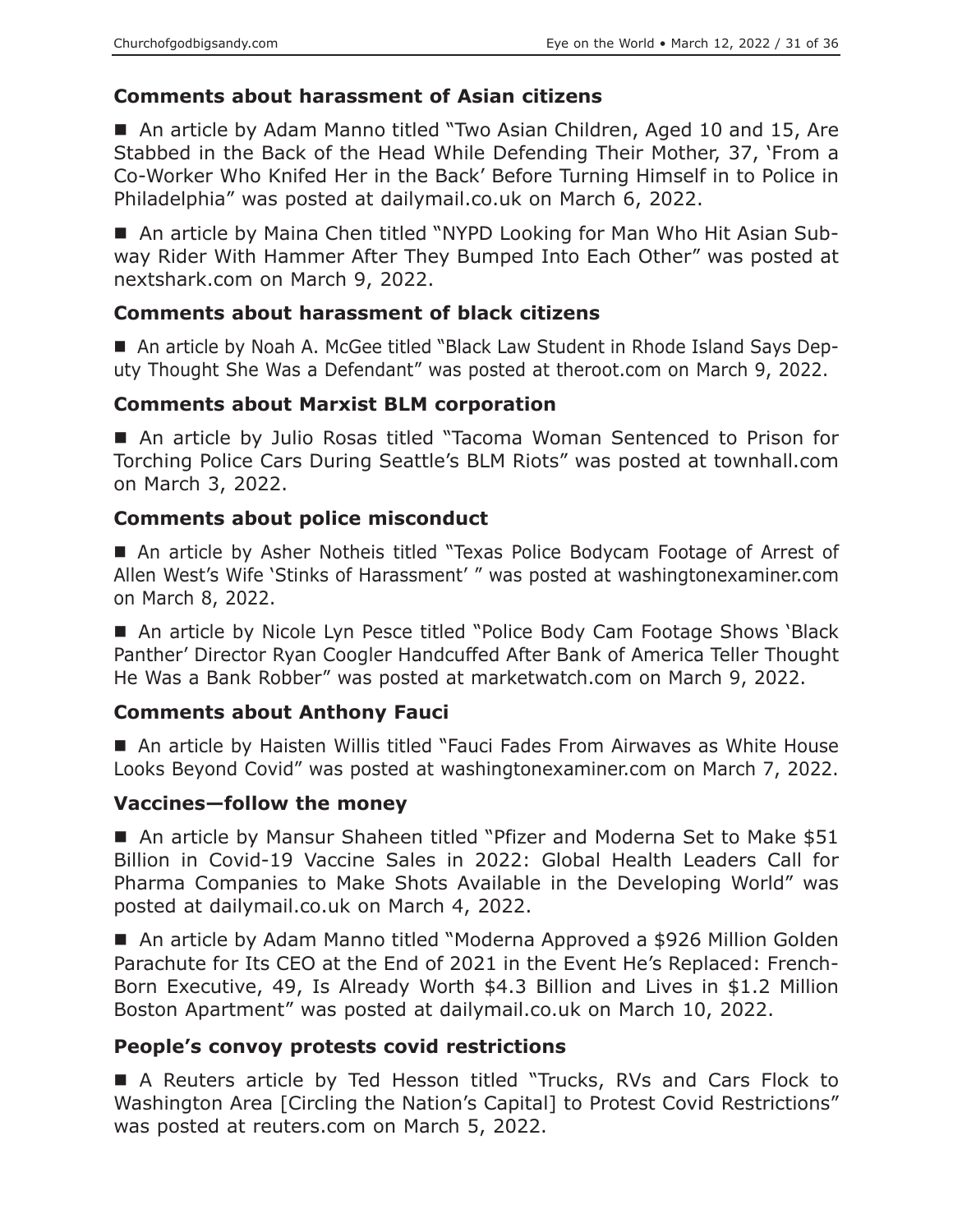■ An article by Sophia Barnes titled "Truck Convoy Drives on Capital Beltway [Circling the Nation's Capital] in Protest [of Covid Restrictions]" was posted at nbcwashington.com on March 6, 2022.

 An article by Mary Margaret Olohan titled "Trucker Convoy Delays, Avoids [Entering] D.C. Out of 'Safety' Concerns [That the Media Would Cast It in the Same Light as the January 6 Capitol Riot]" was posted at dailywire.com on March 7, 2022.

■ An article by Charlie Spiering titled "Kamala Harris Attacks Truckers for Pollution as 'People's Convoy' Protesters Hit [Outskirts of] D.C" was posted at breitbart.com on March 7, 2022.

■ An article by Kristina Wong titled "Defense Secretary Lloyd Austin Extends National Guard Mobilization for Trucker Convoy" was posted at breitbart.com on March 7, 2022.

■ An article by Natasha Anderson and Zak Bennett titled "Breaking News: 'We're Not Going Anywhere!' People's Convoy Reps Meet With GOP Senators Ted Cruz and Ron Johnson to Push Demands Including End to Covid Mandates, Protection for January 6 Prisoners and Reopened Keystone Pipeline" was posted at dailymail.co.uk on March 8, 2022.

■ An article by Ellie Silverman, Karina Elwood, Dana Hedgpeth and Luz Lazo titled "Sen. Cruz Rides With 'People's Convoy' Truck to D.C. as Beltway Protest Enters Fourth Day [With Cruz Hopping Out at the Peace Monument on the West Side of the Capitol]" was posted at washingtonpost.com on March 10, 2022.

## **Comments about vaccine mandates**

■ An article by Katie Pavlich titled "CDC Director Finally Admits Realities That Used to Get People Banned" was posted at townhall.com on March 5, 2022.

■ An article by Jack Hobbs titled "Broadway to Maintain Covid-19 Vaccine and Mask Mandate Through April" was posted at nypost.com on March 6, 2022.

■ An article by Cheryl Teh titled "Florida's Surgeon General Breaks With CDC Advice, Says the State Will Be the First to 'Officially Recommend Against the Covid-19 Vaccine for Healthy Children' " was posted at businessinsider.com on March 7, 2022.

■ An article by Pam Key titled "CNN's [Dr. Jonathan] Reiner: Florida Surgeon General [Joseph Ladapo] 'Disgraceful'—'Every Child in This Country Should Be Vaccinated' " was posted at breitbart.com on March 9, 2022.

## **Comments about both school lockdowns and masks**

■ An article by Ian Hanchett titled "DeSantis: 'Bullying Is Locking Kids Out of School' and Forcing Them to Wear Masks for Eight Hours" was posted at breitbart.com on March 3, 2022.

 An article by Melanie Arter titled "Psaki: Biden Believes 'It's a Form of Bullying' to Prevent Schools From Teaching K-3 Graders About Sexual Orientation, Gender Identity" was posted at cnsnews.com on March 9, 2022.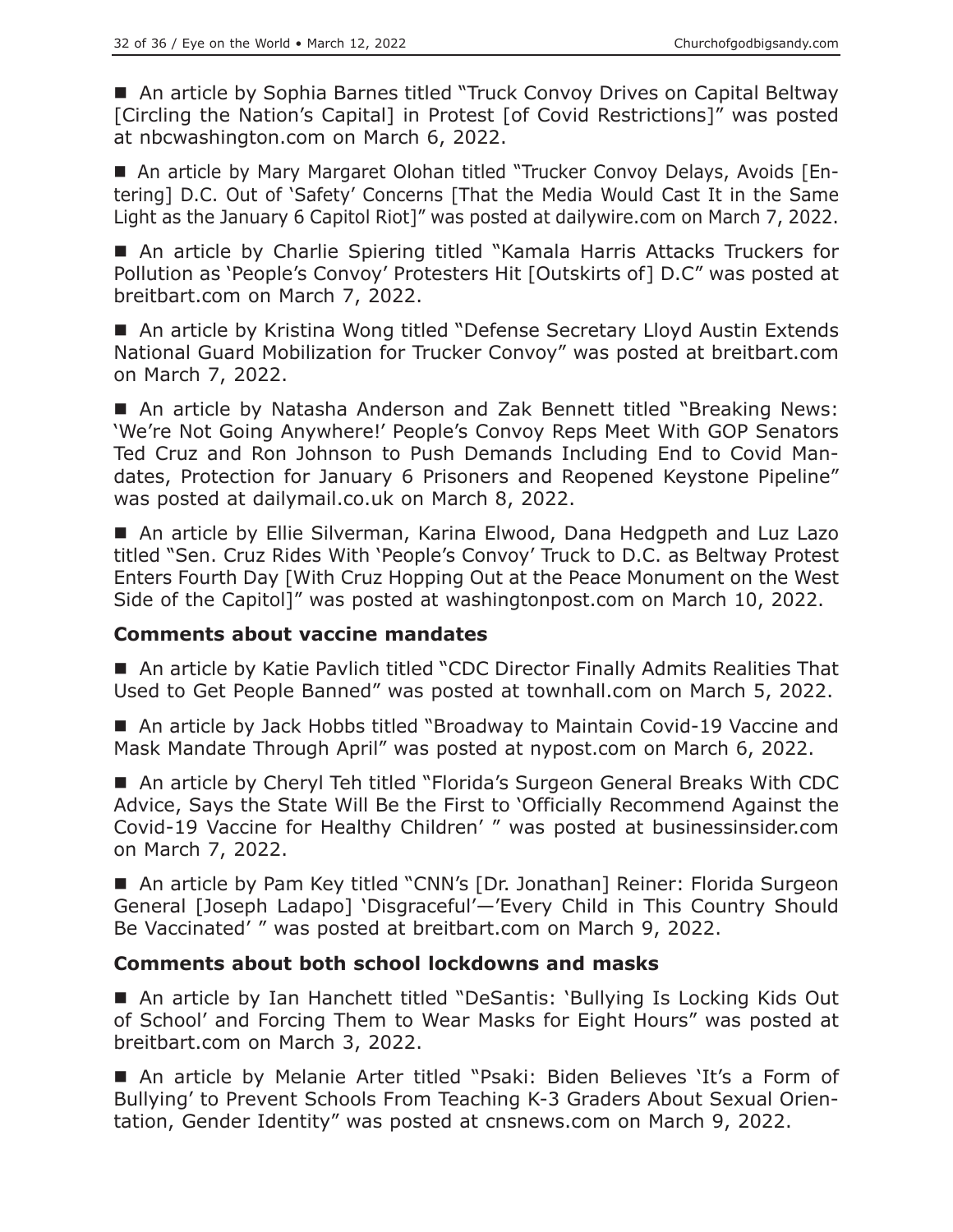# **Comments about masks**

 An article by Mansur Shaheen titled "More Than 90% of Americans No Longer Need to Mask Indoors Under CDC Guidance: Mask Orders Remain in Place in Much of West Virginia and Kentucky Where Hospitalizations Remain High Despite Cases Dropping 25% Nationwide Over Past Week" was posted at dailymail.co.uk on March 4, 2022.

■ An article by Landon Mion titled "Seattle Teachers Union Argues for Continuation of Mask Mandates Until May to Maintain a Sense of 'Normalcy' " was posted at townhall.com on March 7, 2022.

 An article by Amanda Prestigiacomo titled "Dad Facing Jail Time for Going Maskless to Son's Game Wins in Court, Has Further Plans for District" was posted at dailywire.com on March 7, 2022.

■ An article by Shawn Fleetwood titled "George Mason University Refuses to Repeal Classroom Mask Mandate Despite Less Than 1 Percent Covid Positivity" was posted at thefederalist.com on March 7, 2022.

 An article by Landon Mion titled "Hawaii Announces End to Indoor Mask Mandate, the Last State to Do So" was posted at townhall.com on March 8, 2022.

■ An article by Heidi Przybyla, Jay Blackman and Teaganne Finn titled "TSA to Extend Mask Mandate for Planes, Public Transportation Until April 18" was posted at nbcnews.com on March 10, 2022.

■ An article by Kaylee McGhee White titled "In Push for Mask Mandates, ACLU Betrays the Civil Liberties of Vulnerable Children" was posted at townhall.com on March 11, 2022.

## **Comments about transgenders**

■ An article by Matt Vespa titled "[While Russia Invades Ukraine] American Service Members Subjected to Gender Pronoun Training" was posted at townhall.com on March 4, 2022.

■ An article by Mary Margaret Olohan titled "Utah's Republican Governor [Spencer Cox] Vows to Veto Bill Protecting Women's Sports" was posted at dailywire.com on March 6, 2022.

■ An article by Laurel Duggan titled "Trans Activists Funded by Big Pharma Push Biased Research Promoting Medical Transitions for Children" was posted at dailycaller.com on March 6, 2022.

■ An article titled "[Nation's Largest Pediatric] Hospital [in Houston] Stops Therapies After Gender-Confirming Care Order [by Governor Greg Abbott]" was posted at apnews.com on March 6, 2022.

## **Comments about the media**

■ An article by Harper Lambert titled "Bill O'Reilly Blasts Fox News Hosts' Ukraine Coverage: 'A Disservice to the American People' " was posted at thewrap.com on March 1, 2022.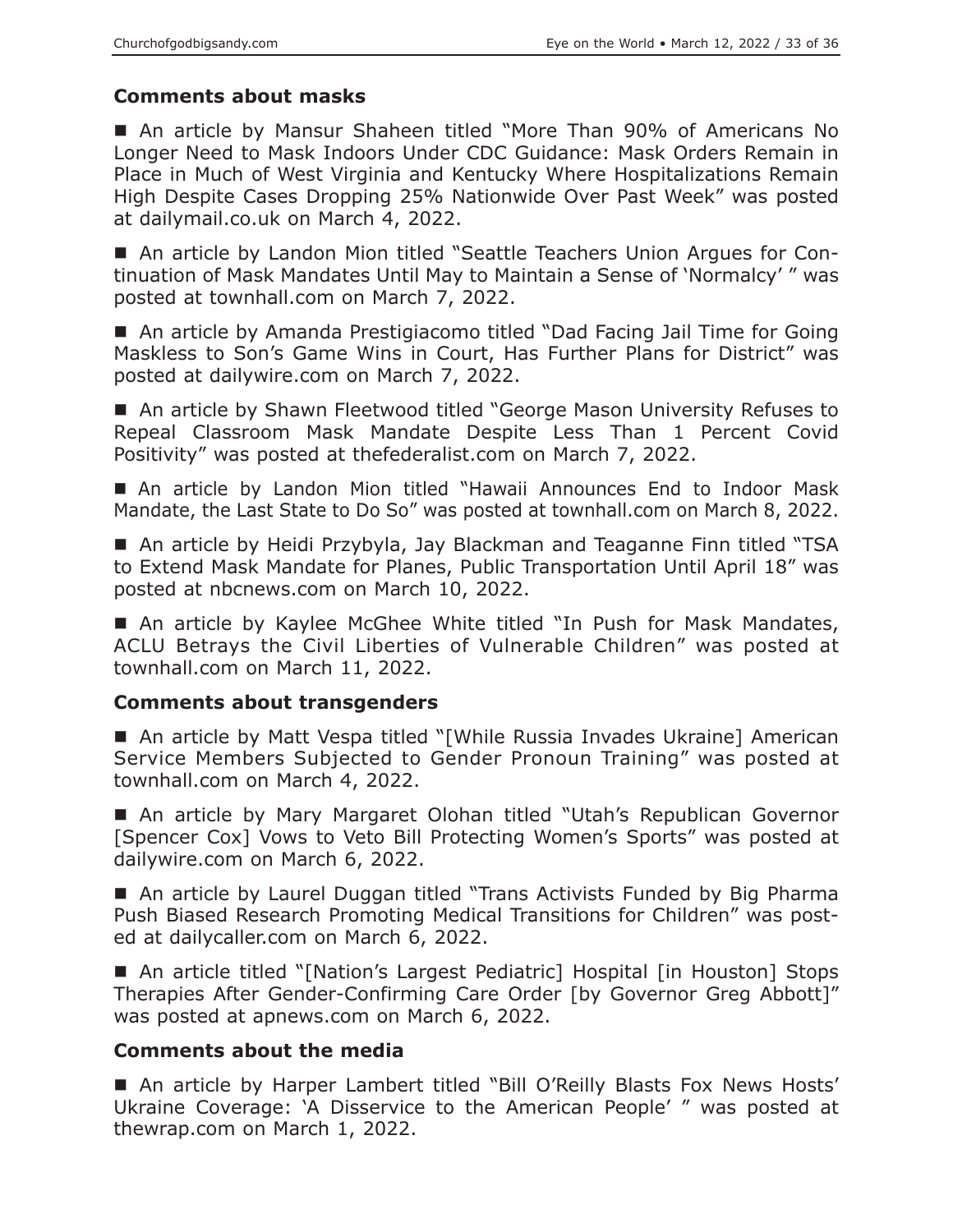■ An article by Cheryl Teh titled "Fox News Host Tucker Carlson Slams 'Hysterical Little Lindsey Graham' for Acting Out 'War Fantasies' and Accuses U.S. Lawmakers of Intentionally Seeking War With Russia" was posted at businessinsider.com on March 7, 2022.

■ An article by Pam Key titled "MSNBC's [Joy] Reid: World Paying Attention to Ukraine Because It's White, Christian" was posted at breitbart.com on March 7, 2022.

 An article by Katie Jerkovich title " 'The View' Misleads About What Florida's So-Called 'LGBTQ Bill' Is About" was posted at dailywire.com on March 8, 2022.

■ An article by Virginia Kruta titled " 'The View' Questions How Many Languages Melania Trump Really Speaks [and Mocks Her Accent When She Speaks English]" was posted at dailywire.com on March 9, 2022.

■ An article by Jordan Boyd titled "Propaganda Press Wield Biden's Russia Blame Game to Gaslight Americans About Expensive Gas" was posted at thefederalist.com on March 9, 2022.

## **Comments about Hunter Biden**

 An article by Andrew Kerr and Jerry Dunleavy titled "Hunter Biden Still Listed as Part Owner of Chinese Firm Despite Divestment Claim" was posted at washingtonexaminer.com on March 9, 2022.

#### **Comments about Ketanji Brown Jackson**

 An article by Weston Blasi titled "Mitch McConnell Says 'No Question' Ketanji Brown Jackson Is Qualified for the Supreme Court" was posted at marketwatch.com on March 4, 2022.

■ An article by Staff titled "Ketanji Brown Jackson Receives Endorsement From U.S. Black Chambers [of Commerce Which Represents a Network of 145 Black Chambers Across the Nation]" was posted at thegrio.com on March 7, 2022.

#### **Democrats worried about Kamala Harris**

■ Looking back to January 2022, an article by Kayla Epstein titled "California Gov. Gavin Newsom Could Be a 2024 Contender; There's Only One Problem, Kamala Harris" was posted at businessinsider.com on Jan. 13, 2022.

■ An article by Thomas Elias titled "Gavin Newsom for President? in 2024, the Democrats Might Have No One Else" was posted at desertsun.com on March 8, 2022.

 An article by Susan Jones titled "VP Harris: 'I Want to Be Very Clear'; Putin's War 'Occupies One of Our Highest Priorities in Terms of Paying Attention' " was posted at cnsnews.com on March 10, 2022.

■ An article by Katelyn Caralle titled "Zelensky's Former Press Secretary [Iuliia Mendel] Tweets and Then Deletes Message Saying It Would Be a 'Tra-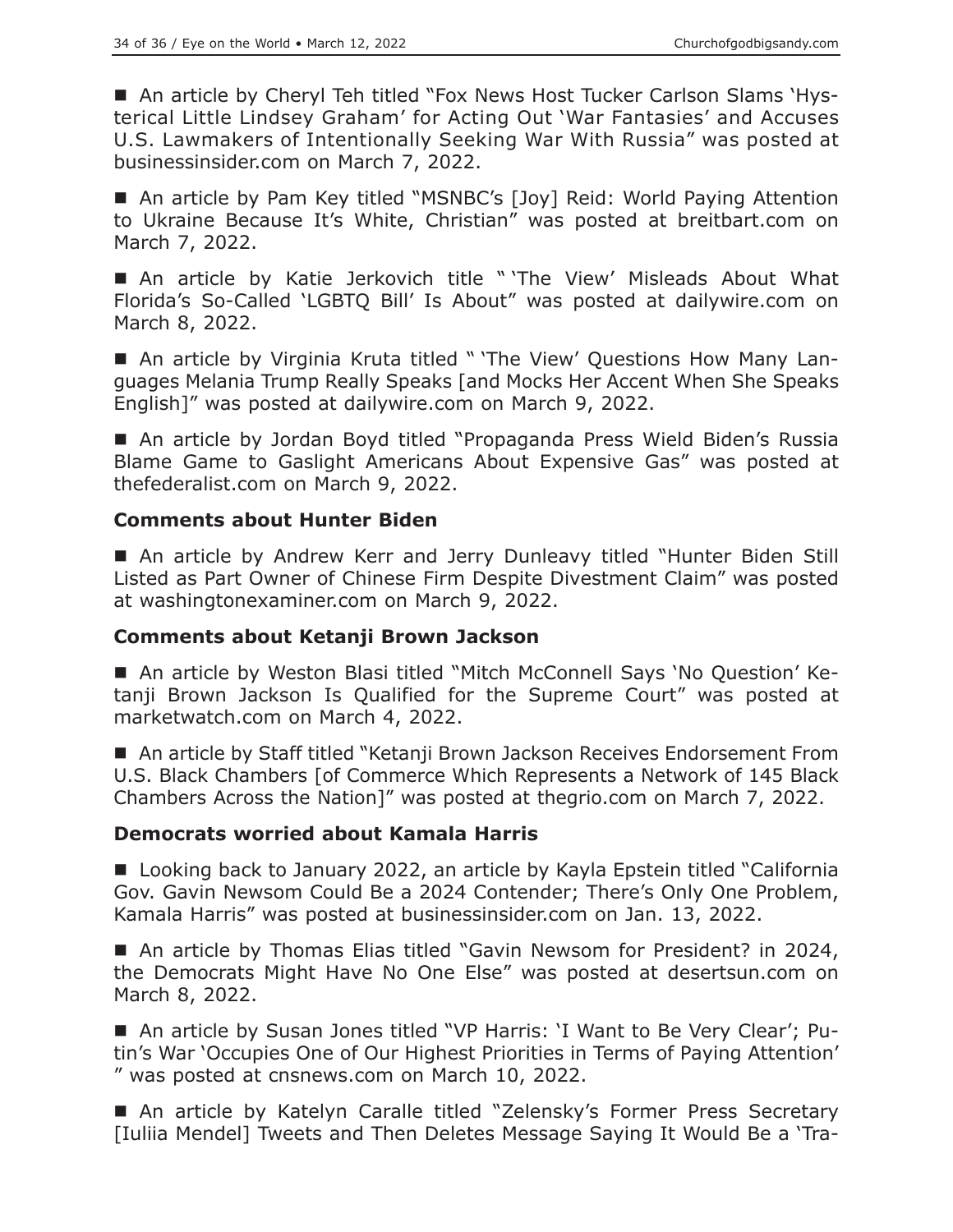gedy' If Kamala Harris Becomes President After Laughing During Press Conference" was posted at dailymail.co.uk on March 10, 2022.

# **Is Hillary sneaking into the picture?**

 An article by Paul Bois titled "Clinton Global Initiative Reactivated After Long Hiatus" was posted at breitbart.com on March 6, 2022.

■ A video and an article by Tommy Christopher titled "Watch: Hillary Clinton Laughs Out Loud When Asked If She's Run for President Again" were posted at mediaite.com on March 8, 2022.

■ An article by Katherine Fung titled "Hillary Clinton Won't Run in 2024, Rules Out Possible Trump Rematch" was posted at newsweek.com on March 8, 2022.

## **Biden and Harris supporters and detractors**

■ Looking back to February 2022, an article by Carl Campanile titled "Democratic Socialists [of America] Blame U.S. Imperialism for Russian Invasion of Ukraine" was posted at nypost.com on Feb. 28, 2022.

■ An article by Casey Chalk titled "Faced With the Horrific Results of Their Ideas, [Many] Leftists Are Backpeddling With All Their Might" was posted at thefederalist.com on March 4, 2022.

 An article by Ronny Reyes and Harriet Alexander titled "Two Undercover FBI Agents Pretending to Be Far-Right Militia Members Who 'Plotted to Kidnap Gov. Gretchen Whitmer' Will Have to Use Their Real Names When Testifying at Trial, Judge Rules" was posted at dailymail.co.uk on March 4, 2022.

■ An article by Paul Bois titled "September 11 Accomplice Leaves Guantanamo Bay: Sent Home to Saudi Arabia" was posted at breitbart.com on March 8, 2022.

■ An article by Staff titled "Here's the Full List of Every Lie Joe Biden Has Told As President: 140 and Counting" was posted at thefederalist.com on March 8, 2022.

## **Comments about conservatives**

■ An article by Spencer Brown titled "SCOTUS Reinstates Death Penalty for Boston Marathon Bomber" was posted at townhall.com on March 4, 2022.

■ An article by Murjani Rawls titled "Associate Justice Clarence Thomas Wants the Supreme Court to Look at Facebook's 'Broad Immunity' " was posted at theroot.com on March 7, 2022.

## **Trump supporters and detractors**

■ An article by Lee Moran titled "Conservative Icon [George Will] Torches Trump As 'Stray Orange Hair to Be Flicked Off Nation's Sleeve' " was posted at huffpost.com on March 5, 2022.

■ An article by Caitlin Byrd titled "Legendary [South Carolina] Gamecocks Football Coach Lou Holtz Will Address Crowd at SC Trump Rally" was posted at thestate.com on March 8, 2022.